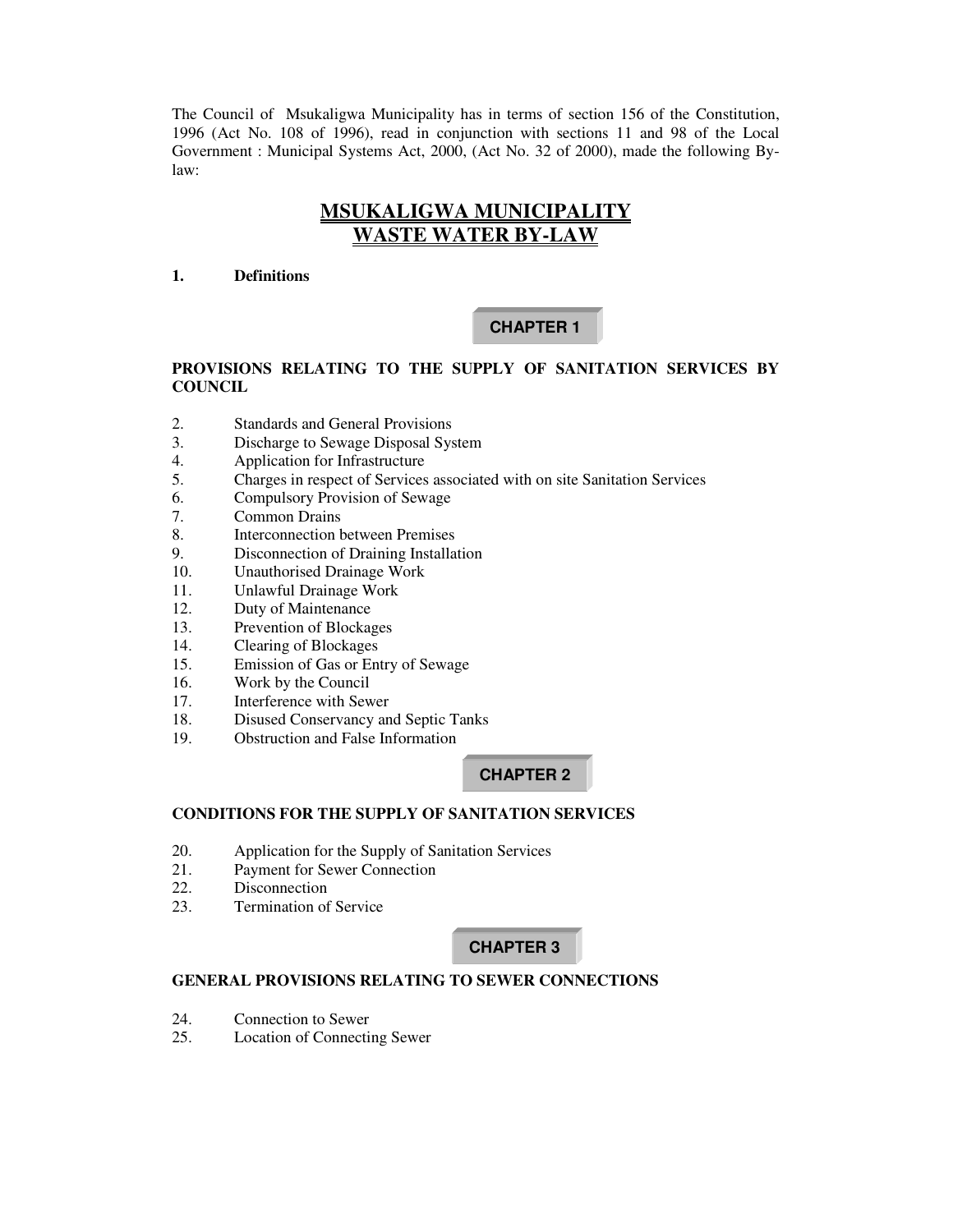# **CHAPTER 4**

### **GENERAL PROVISIONS RELATING TO DRAINAGE INSTALLATIONS**

- 26. Standard Specifications and Codes of Practice Applicable
- 27. Provision of Sewer Installation
- 28. Information and Drawings
- 29. Payment of Application of Drawings
- 30. Standards of Drainage Installations
- 31. Design of a Proposed Sewer Installation
- 32. Materials, Pipes, Fittings and Components
- 33. Control over Work on Drainage Installation
- 34. Cleaning, Inspection and Testing of Drainage Installation
- 35. Covering of Drainage Installation

### **CHAPTER 5**

# **STORM-WATER, SEWAGE, INDUSTRIAL EFFLUENT AND OTHER DISCHARGES**

- 36. Sewage or other Prohibited Discharges not to enter Storm-Water Drains
- 37. Permission to Discharge Industrial Effluent
- 38. Control of Industrial Effluent
- 39. Metering and Assessment of Industrial Effluent
- 40. Prohibited Discharges
- 41. Withdrawal of Written Permission of Industrial Effluent

# **CHAPTER 6**

## **GENERAL PROVISIONS**

- 42. Storm-Water not to enter Sewers
- 43. Discharges from Swimming Pools
- 44. Stables and Similar Premises
- 45. Sewage delivered by Road Haulage
- 46. Waste Food or other Disposal Units
- 47. Disposal of Sludge, Compost and Manure
- 48. Private Treatment Plants

# **CHAPTER 7**

# **PROTECTION OF INFRASTRUCTURE**

- 49. Power of Entry and Inspection
- 50. Trespassing on the Sewage Disposal System
- 51. Interference with the Sewage Disposal System
- 52. Damage to Sewage Disposal System
- 53. Consequential Maintenance of Sewers
- 54. Obstruction of Access to Sewage Disposal System
- 55. Work by Private Persons
- 56. Offences and Penalties
- 57. Infringement of By-laws
- 58. Scope of By-laws
- 59. Right of Appeal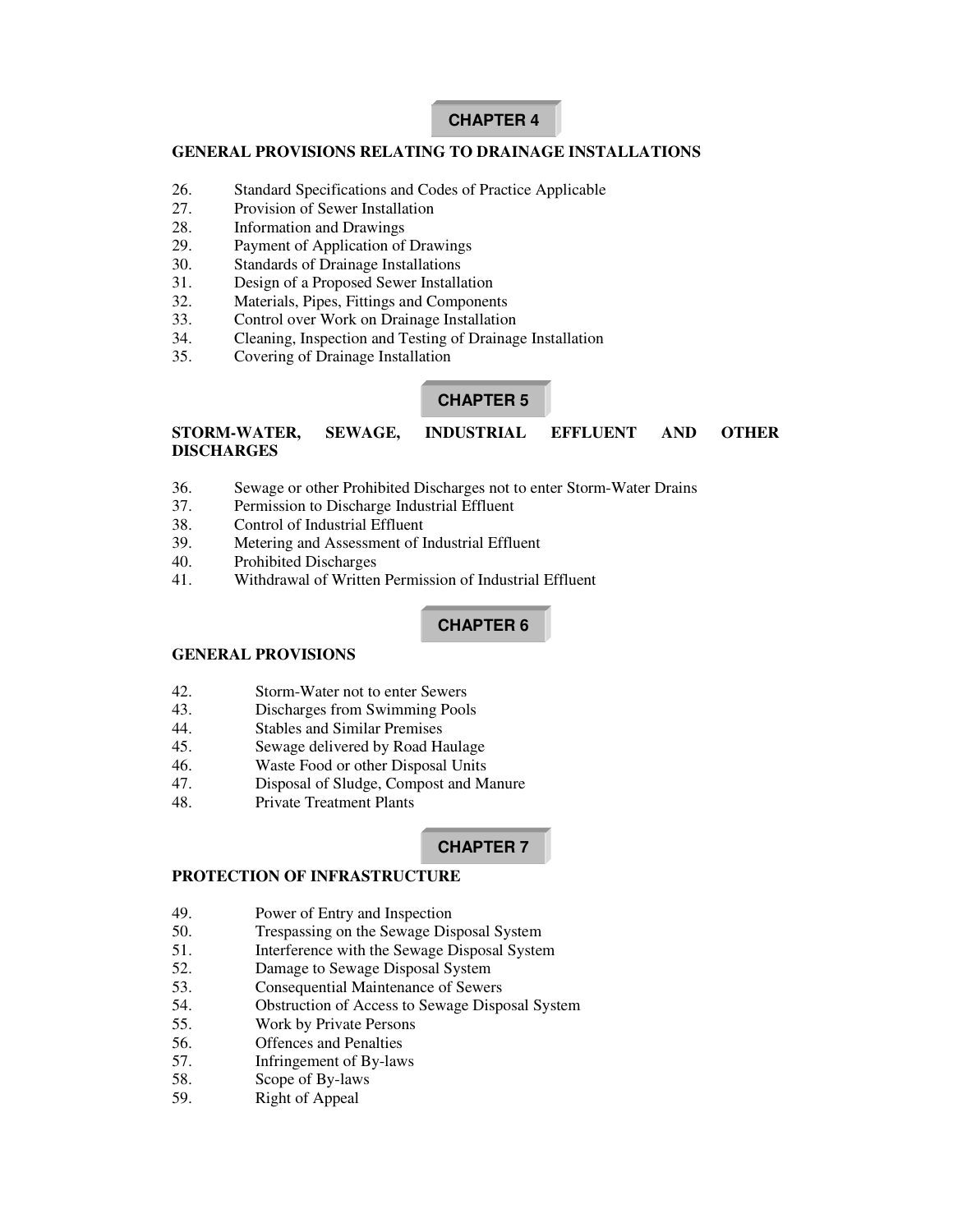| 60. | <b>Notices</b> |
|-----|----------------|
|     |                |

- 61. Tariffs
- 62. Repeal

# **1. Definitions**

(1) In these By-laws, unless the context otherwise indicates –

**"Act"** means the Water Services Act, 1997 (Act No. 108 of 1997) and shall include any regulations made under the Act;

**"adequate"** or **"effective"** means adequate in the opinion of the Council, in all cases to all the circumstances of the particular case and to accepted principles of drainage installation and, in the case of any appliance, fitting or other object, to the purpose which it is intended to serve;

**"applicant"** means any person who makes an application;

**"application"** means an application contemplated in section 4 of the National Building Regulations and Building Standards Act, 1977 or in terms of section 20 to these By-laws;

**"approval"** means approval by the Council;

**"approved"** means approved by the Council in writing;

**"block plan"** means a plan drawn to scale showing the size, shape and measurements of any piece of land and the position thereon of any existing and proposed buildings and drainage installation or portion thereof;

**"common drain"** means that portion of a drainage installation which conveys sewage other than or in addition to the sewage which emanates from the site through which such drainage installation runs;

**"connecting sewer"** means a pipe vest in the Council, which connects a drainage installation to a sewage disposal system;

**"conservancy tank"** means a covered tank used for the reception and temporary retention of sewage and which requires emptying at intervals;

**"Council"** means Msukaligwa Municipality established in terms of section 12(1) read with section 14(2) of the Local Government : Municipal Structures Act, 1998 (Act No. 117 of 1998);

**"cycle"** means any period of one calendar month commencing on the first of the month to the last day of the same month;

**"domestic effluent"** means sewage consisting of soil water or waste water or a combination of both;

**"drain"** means that portion of a drainage installation, other than soil water pipes, waste water pipes, ventilation pipes and anti-siphonage pipes which is not vested in the Council and which is laid in the ground and used or intended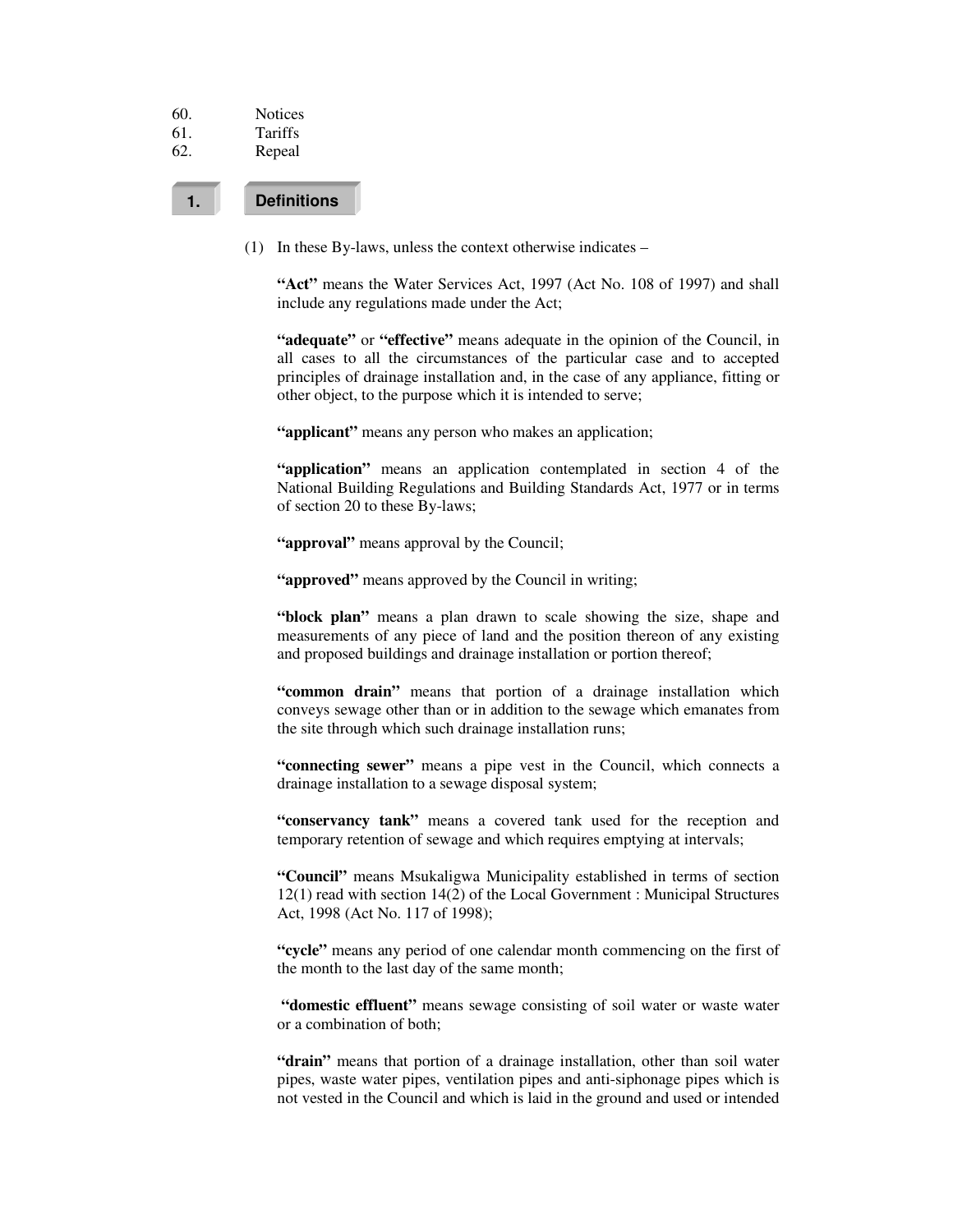to be used for conveying sewage to the connecting sewer, or for conveying sewage to a conservancy tank or a septic tank and includes a conservancy tank or a septic tank;

**"drainage installation"** means an installation vested in the owner of a site and which is situated on such site and which is intended for the reception, conveyance storage or treatment of sewage and may include sanitary fixtures, discharge pipes, drains, ventilating pipes, septic tanks, conservancy tanks, sewage treatment works, or mechanical appliances associated therewith;

**"drainage work"** means any construction or reconstruction of or any alteration or addition to, or any work done in connection with a drainage installation but shall not include any work undertaken solely for purposes of repair or maintenance;

**"exceptional cases"** means a drainage installation different to the layout as approved by Council where the ownership will be determined by Council, and the owner or occupier will comply with any conditions that it may have imposed;

**"financial officer"** means the Council's Director Finance or any other officer authorised to act on his behalf;

**"industrial effluent"** means any liquid whether or not containing water in solution which is given off in the course of or as a result of any industrial trade, business, commercial, manufacturing, mining or chemical process or any laboratory, research or agricultural activity, and includes any liquid other than soil water or storm-water; ending up in the Council sewer network or disposal of in a legal manner;

**"inspection eye"** means any access opening to the interior of any pipe or pipe fitting in a drainage installation provided solely for the purpose of inspection and testing, and to which permanent access after completion of the drainage installation need to be provided;

**"load"** means the product of the concentration of an element in the effluent, (expressed in grams per litre) and the total volume or effluent over a fixed period of 24 hours (expressed in mega litre) and is expressed in ton/day;

**"manhole"** means a chamber of a depth greater than arm length and such dimensions that allows entry of a person into such chamber for the purpose of providing access to a drain;

**"Municipal Manager"** means the person appointed Municipal Manager by the Council or any other person lawfully acting in that capacity and any employee of the Council duly authorised thereto or the person so acting;

**"objectionable matter"** means matter that is causing objection or any other material or specified substance deemed to be offensive to a person or Council;

**"official"** means any person duly appointed by the Council to act on his behalf or authorised by the Council to administer these By-laws;

**"off-peak periods"** means the period between 21:00 and 05:00;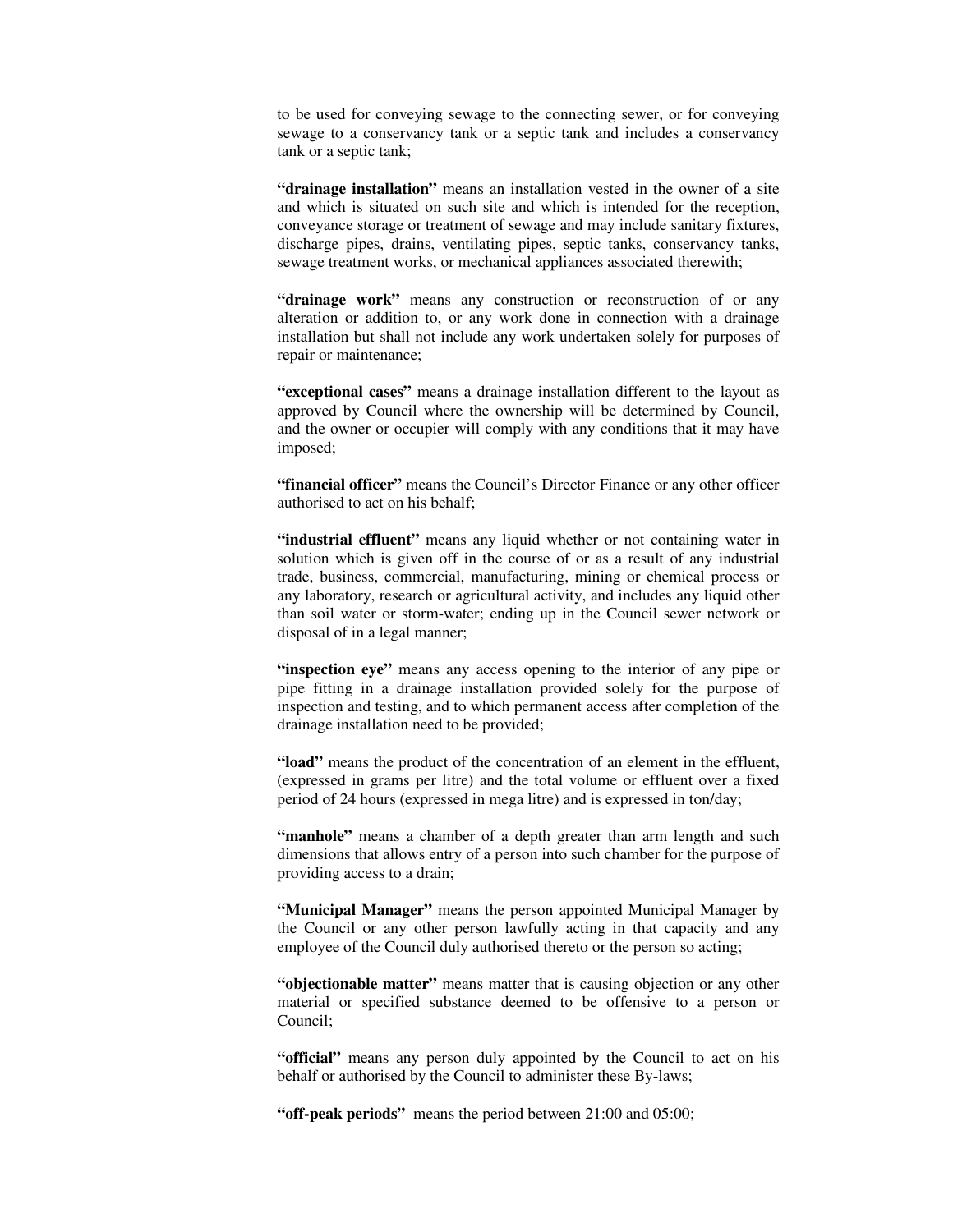**"occupier"** means in relation to any premises –

- (a) the person in actual occupation thereof;
- (b) the person legally entitled to occupy the premises;
- (c) the person having the charge or management of the premises;

**"owner"** means in relation to any premises, the person in whose name the premises is registered and includes –

- (a) if the owner is deceased, insolvent, mentally ill, a minor or under any legal disability, the person in whom the custody or administration of such premises is vested as executor, trustee, curator, guardian or in any other capacity;
- (b) if the premises are leased and registration in a deeds registry is a prerequisite for the validity of the lease, the lessee;
- (c) the owner's authorised agent or a person receiving the rent of the premises in question on behalf of the owner; or
- (d) where the premises are beneficially occupied under servitude or similar right, the person in whom such right is vested;

**"piece of land"** means any piece of land registered in a deeds registry as an erf, stand, lot, plot or other area or as a portion or a subdivision of such erf, stand, lot, plot or other area, or any defined portion, not intended as a public place of a piece of land proclaimed as a township, or of a piece of land which is held under surface right permit or under mining title or which, being proclaimed land not held under mining title, is used for residential purposes or for purposes not incidental to mining operations;

**"pit latrine"** means a closet placed over or adjacent to an excavation which is of adequate depth;

**"plumber"** means any person who in the trade of plumbing has, in terms of the Manpower Training Act, 1981 (Act No. 56 of 1981), passed a qualifying trade test or has been issued with a certificate of proficiency;

**"professional engineer"** means engineer registered in terms of section 19 of the Engineering Profession Act, 2000 (Act No. 46 of 2000);

**"SABS"** means in these regulations "SABS" followed by a number or a number and a title, is a reference to the specification of the indicated number published by the Council of the South African Bureau of Standards, and all amendments thereof, and which are available for inspection at the office of the Council at any time during official office hours;

**"sanitation services"** means the range of services that the Council provide to the owner or occupier in the municipal area to which water is permanently supplied, and from which waste water and soil water is discharged, however the range of services might change from time to time as the Council may decide;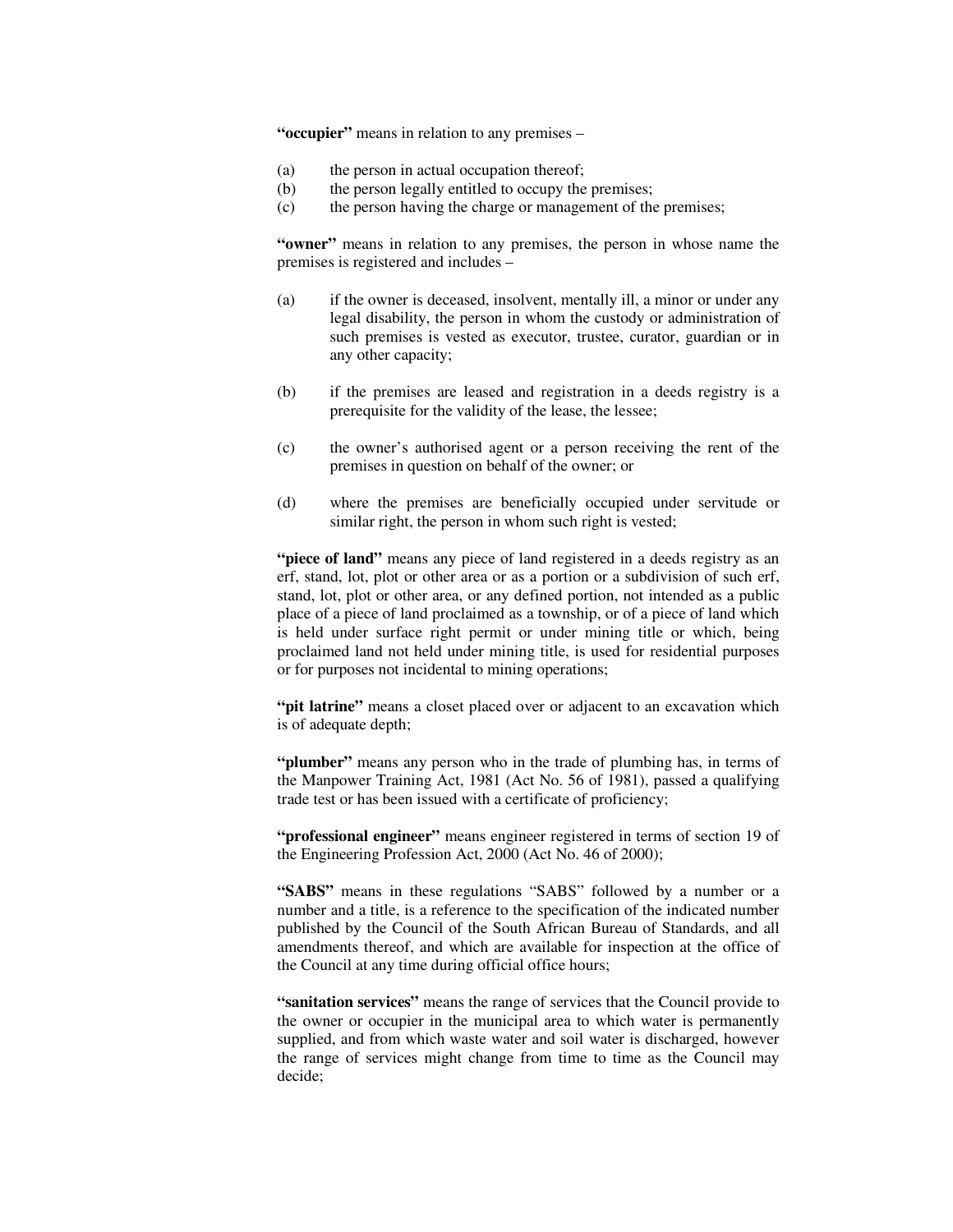**"schematic diagram of sanitation layout"** means layout drawing that show the drainage installation connected to the connecting sewer which dispose the sewage into the sewage disposal system;

**"sewage"** means waste water, soil water, industrial effluent and other liquid waste, either separately or in combination, but shall not include storm-water;

**" sewage disposal system"** means a pipe, conduit or fixture which is the property of or is vested in the Council and which is used or intended to be used for the reception and conveyance of sewage;

**"septic tank"** means any tank designed to receive sewage and to effect the decomposition of organic matter in sewage by bacterial action;

**"spill water"** means any spillage of water from a water carrying device;

**"storm-water"** means water resulting from natural precipitation or accumulation and includes rainwater, surface water, sub-soil water or spring water;

**"storm-water drain"** means a pipe, conduit of surface channel situated on a site, which is used to convey storm-water to a suitable point of discharge;

**"street"** means any street, road, thoroughfare, lane, footpath, sidewalk, subway or bridge which –

- (a) is vested in the Council; or
- (b) the public has the right to use; or
- (c) is shown on a general plan of a township filed in a deeds registry or a surveyor-general's office and has been provided or reserved for use by the public or the owners of erven in such township;

**"street boundary"** in relation to a site means the boundary of such site that abuts any street;

**"treated effluent"** means the liquid effluent discharged from a sewage treatment works;

**"waste water"** means used water not contaminated by spill water or industrial effluent and shall not include storm-water;

**"sewage tariff"** means in relation to the municipal area, the tariff of charges, fees and other moneys determined by the Council.

(2) Reference to the singular also implies plural, male also female and reference to a natural person also implies legal entities.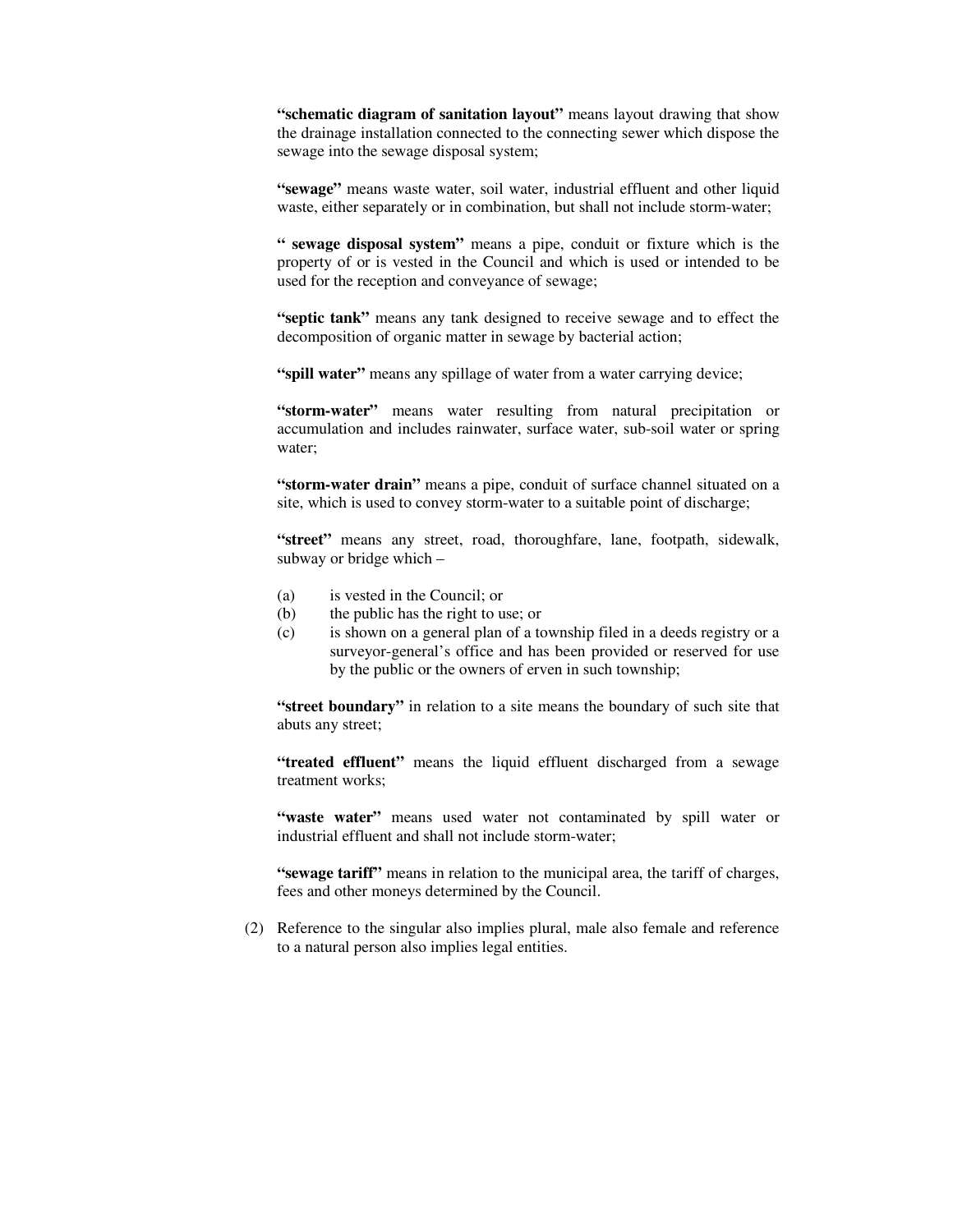# **CHAPTER 1 PROVISIONS RELATING TO THE SUPPLY OF SANITATION SERVICES BY COUNCIL**

#### **2. Standards and general provisions**

Sanitation services provided by the authority or the authorised provider, will comply with the minimum standards set for the provision of sanitation services in terms of section 9 of the Act.

#### **3. Discharge to sewage disposal system**

- (1) No person shall discharge, or permit the discharge or inflow into the sewage disposal system of any sewage or other substance –
	- (a) which does not comply with the standards and criteria prescribed in these By-laws;
	- (b) which contains any substance, elements or a combination thereof in such concentration as will produce or be likely to produce in the effluent produces for discharge at any sewage treatment plant or sea outfalls discharge point or in any public water any offensive, or otherwise undesirable taste, colour, odour, temperature or any foam;
	- (c) which may prejudice the reuse of treated sewage or adversely affect any of the processes whereby sewage is purified for reuse, or treated to produce sludge for disposal;
	- (d) which contains any substance or thing of whatsoever nature which is not amenable to treatment to a satisfactory degree at a sewage treatment plant or which causes or is likely to cause a breakdown or inhibition of the processes in use at such plant;
	- (e) which contains any substance or thing of whatsoever nature which is of such strength, or which is amenable to treatment only to a degree as will result in effluent from the sewage treatment plant not complying with standards prescribed under the National Water Act, 1998 ( Act No. 36 of 1998);
	- (f) which may cause danger to the health or safety of any person or may be injurious to the structure or materials of the sewage disposal system or may prejudice the use of any ground used by the Council or its authorised agent for the sewage disposal system, other than in compliance with the permissions issued in terms of these By-laws; and
	- (g) which may inhibit the unrestricted conveyance of sewage through the sewage disposal system.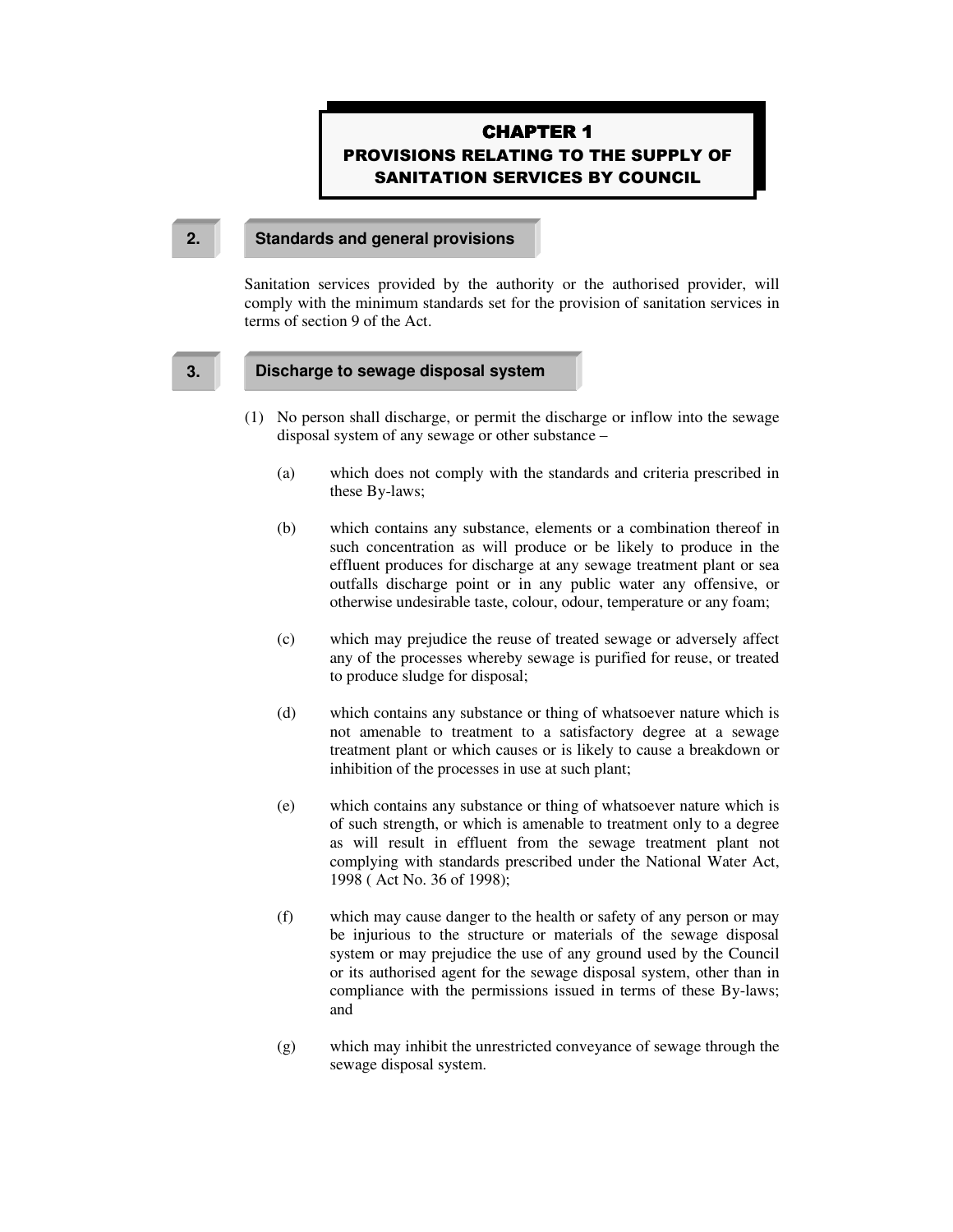- (2) No person shall cause or permit any storm-water to enter the sewage disposal system.
- (3) The Council may, by written notice, order the owner or occupier to conduct, at his or her cost, periodic expert inspections of the premises in order to identify precautionary measures which would ensure compliance with these By-laws.
- (4) If any person contravenes any provision of subsection 2(1), subsection 2(2) and subsection 2(3) he or she shall within twelve (12) hours, or earlier if possible, advise the Council of the details of the contravention and the reasons for it.

# **4. Application for infrastructure**

- (1) If an agreement for on site sanitation and associated services exists and no infrastructure in connection therewith exists on the premises, the owner must immediately make application on a form approved by the authority and –
	- (a) pay the prescribed charge for the installation of necessary infrastructure; or
	- (b) with the approval by the authority or the authorised provider, install the connecting sewer or on-site sanitation services in accordance with the specifications of the authority or the authorised provider.
- (2) An authority or the authorised provider may specify the type of on-site sanitation services to be installed, where a Ventilated Improved Pit Latrine is not appropriate in specific circumstances.
- (3) The removal or collection of conservancy tank contents, night soil or the emptying of pits will be undertaken by the authority or the authorised provider, in accordance with a removal and collection schedule determined by the authority or the authorised provider.
- (4) Copies of the collection and removal schedule will be available on request.

#### **5. Charges in respect of services associated with on-site sanitation services**

- (1) Charges in respect of the removal or collection of conservancy tank contents, night soil or the emptying of pits will be based on the volume removed by vacuum tank or otherwise.
- (2) If the volume of conservancy tank contents, night soil or the emptying of pits removed or collected cannot be quantified the authority or the authorised provider, may charge a fixed charge as prescribed.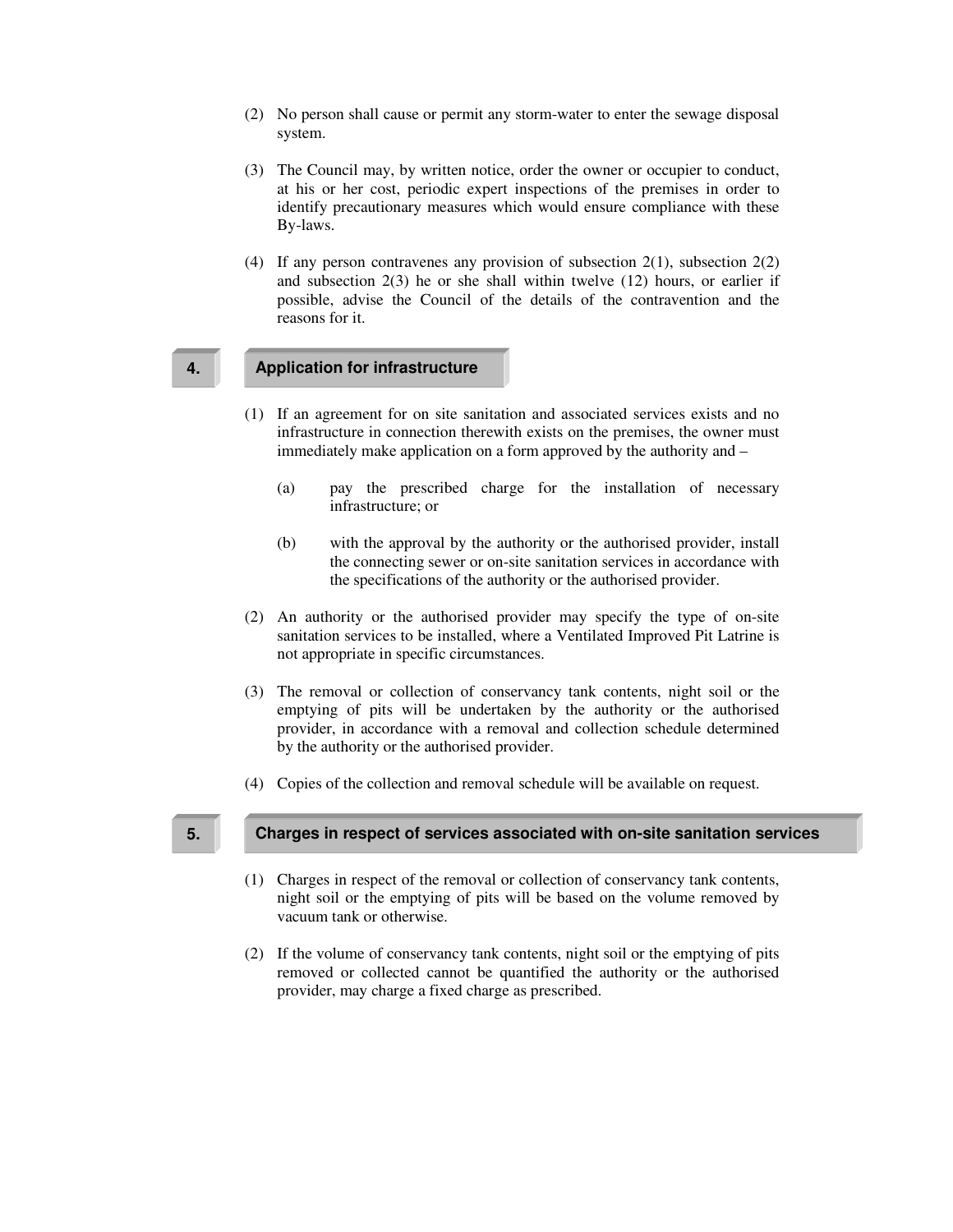### **6. Compulsory provision of sewage**

- (1) The owner of any property not having a drainage installation terminating at a connecting sewer to the sewage disposal system prescribed by the Council shall within ninety (90) days of receiving written notice from the Council requesting him to do so, construct or cause to be constructed such an installation on the property and shall do all work necessary for and all things required by these By-laws in connection with the construction of such an installation, and shall pay all fees due in respect of the connection of the same to the Council's sewage disposal system.
- (2) If the owner fails within the said period of ninety (90) days to comply with a notice served on him under subsection 6(1), he shall thereafter, without prejudice to his liability for charges in respect of use of the Council's sewage disposal system as prescribed by section 21 of these By-laws, pay fees at three times the prescribed rate for the conserving-tank service until a drainage installation as required by the said notice and complying with these By-laws as well as all other applicable legislation and regulations is connected to the sewer and the Council has been notified in terms of subsection 6(1).
- (3) The owner that receives a notice in terms of subsection 6(1) as aforesaid shall give written notice to the Council when any conserving-tank service rendered to the property is no longer required, and shall remain liable for the charges for that service until he has done so.
- (4) Notwithstanding that no sewage disposal system is available for the service of a new building to be erected on a property or of any alteration or addition to an existing building, the Council shall be entitled, in considering whether to approve any plans submitted to it in terms of these or any other of its Bylaws which are relevant, to have regard to the possibility that a sewage disposal system will become available in such a way to require the owner so to position the said new building or alteration or addition–
	- (a) that it is possible for its drainage installation to discharge into the said future sewage disposal system by gravity; and
	- (b) that no obstruction is caused in the expected course of the said sewage disposal system.
- (5) Notwithstanding the provisions of subsection 6(4) where any premises are at such a level in relation to the sewage disposal system that their drainage installation, or any part of it cannot discharge to the sewage disposal system by gravitation, the Council may prescribe the discharge in question to be raised by means of pumps, ejectors or any other effective method through a rising main fitted with non-return valves to discharge at such level and at such place as the Council shall determine after mutual agreement with Council.
- (6) The owner shall be under a duty to comply with any requirement communicated to him by the Council in terms of subsection 6(4).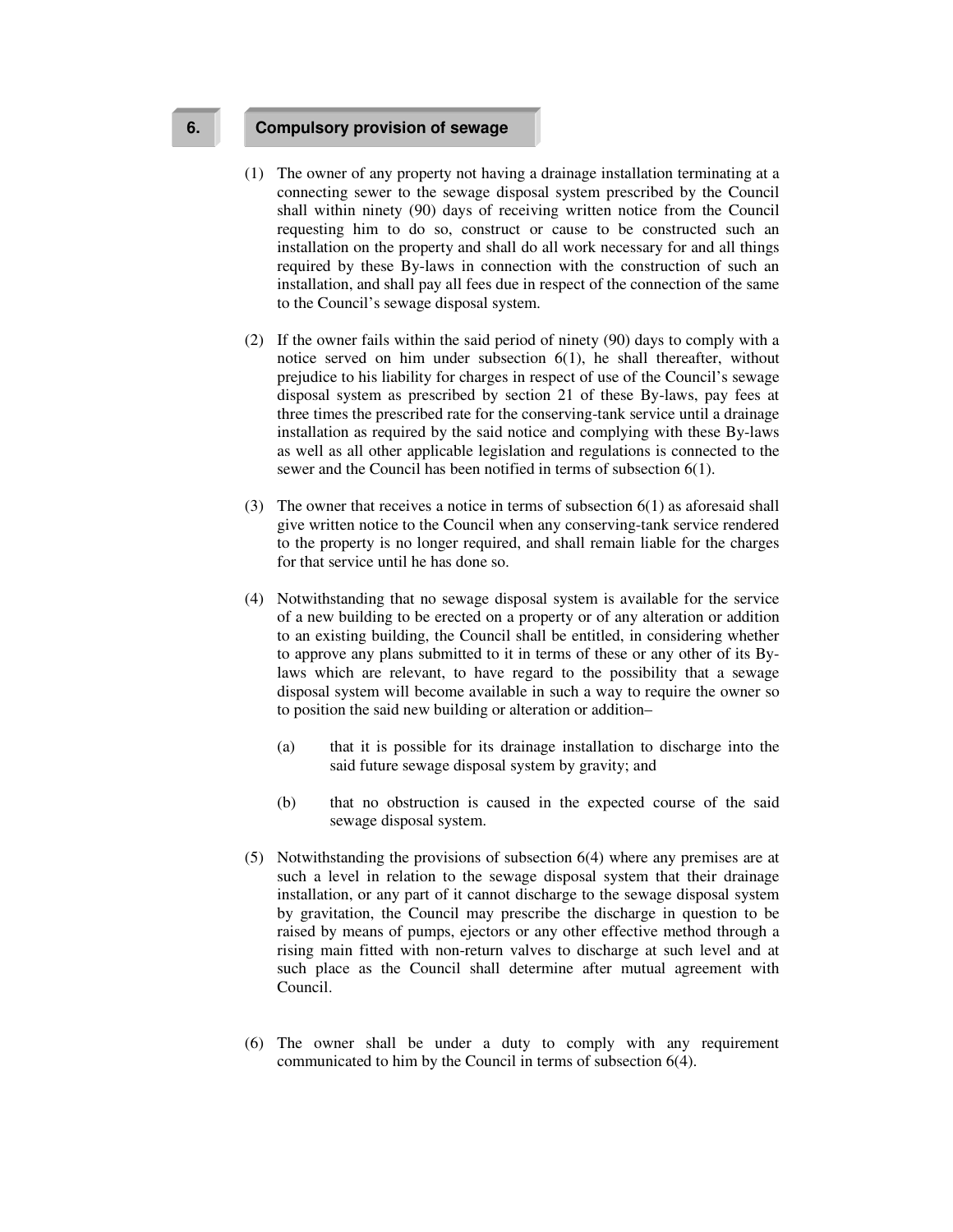- (7) Every contractor or other person employing workmen for the construction of any building or for the carrying out of any other work on any piece of land to which a sewage disposal system is available for the drainage of buildings constructed or to be constructed thereon, shall provide water closet accommodation connected to the sewage disposal system at a connecting sewer for such workmen.
- (8) An owner must pay the prescribed connection charge.

# **7. Common drains**

- (1) Notwithstanding the provisions of section 2 only one (1) connecting sewer to the sewage disposal system may be provided for the disposal of sewage from any premises, irrespective of the number of units of consumers located on such premises.
- (2) Where the owner, or the person having the charge or management of any premises on which several consumer units are situated, requires the disposal of sewage from such premises for the purpose of disposal from the different consumer units, the authority or the authorised provider, may, in its discretion, provide and install either –
	- (a) a single measuring device in respect of the premises as a whole or any number of such consumer units; or
	- (b) a separate measuring device for each consumer unit or any number thereof.
- (3) Where the authority or the authorised provider, has installed a single measuring device as contemplated in subsection (2)(a), the owner or the person having the charge or management of the premises –
	- (a) must if the authority or the authorised provider, so requires, install and maintain on each branch pipe extending from the connecting sewer to the different consumer units –
		- (i) a separate measuring device; and
		- (ii) an isolating valve; and
	- (b) will be liable to the authority or the authorised provider, for the tariffs and charges for all sewage disposed from the premises through such a single measuring device, irrespective of the different quantities disposed by the different consumers served by such measuring device.
- (4) Notwithstanding subsection (1), the authority or the authorised provider, may authorise that more than one (1) connecting sewer be provided on the sewage disposal system for the disposal of sewage from any premises comprising sectional title units or if, in the opinion of the authority or the authorised provider, undue hardship or inconvenience would be caused to any consumer on such premises by the provision of only one (1) connecting sewer.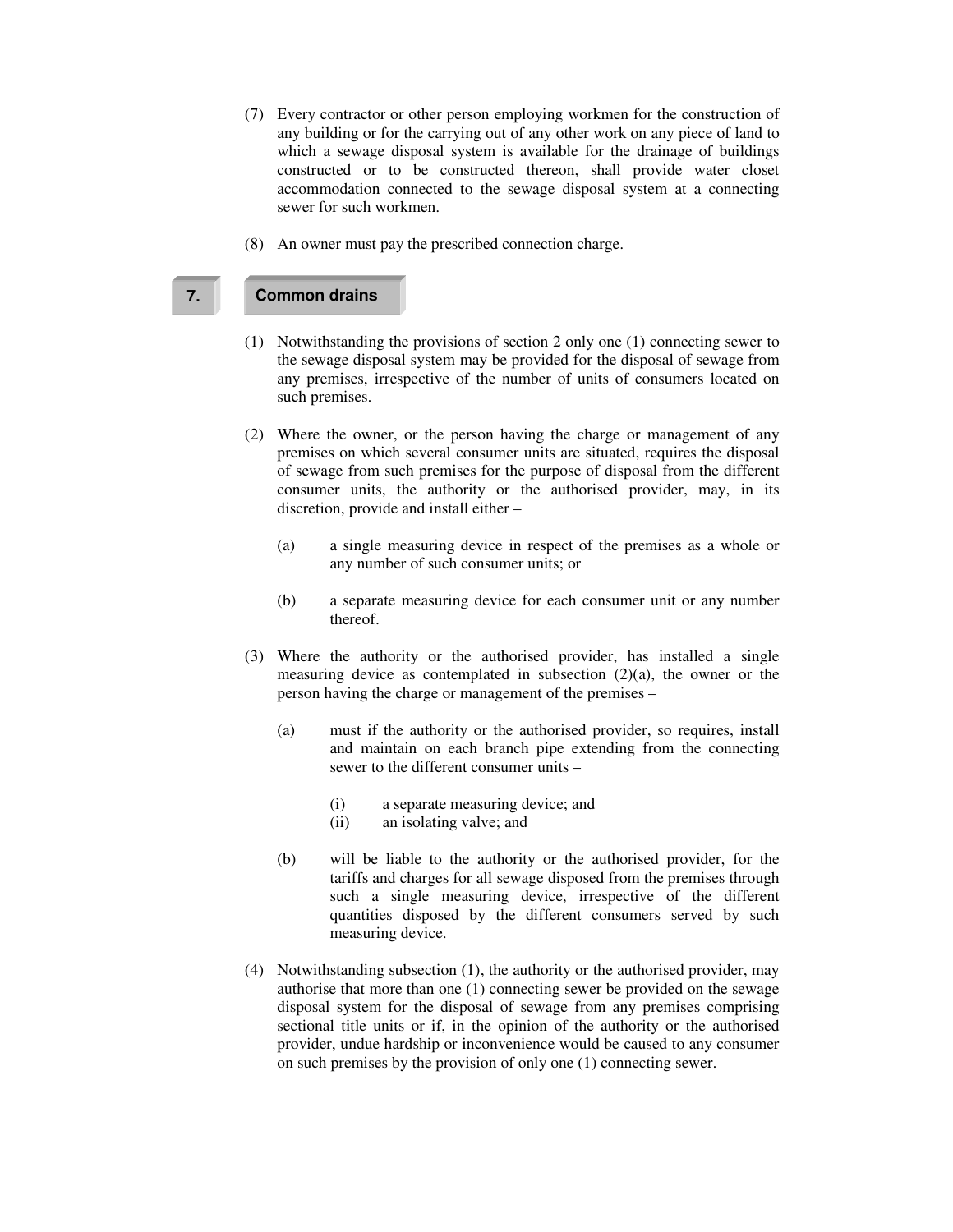(5) Where the provision of more than one (1) connecting sewer is authorised by the authority or the authorised provider, under subsection (4), the tariffs and charges for the provision of a connecting sewer is payable in respect of each sewage connection so provided.

#### **8. Interconnection between premises**

An owner of premises shall ensure that no interconnection exists between the drainage installation on his or her premises and the drainage installation on other premises, unless he or she has obtained the prior written consent of the authority or the authorised provider, and complies with any conditions that it may have imposed.

#### **9. Disconnection of draining installation from connecting sewer**

- (1) The authority or the authorised provider, may disconnect a drainage installation from the connecting sewer and remove the connecting sewer if –
	- (a) the agreement for provision has been terminated in terms of section 23 and it has not received an application for subsequent provision to the premises served by the sewer within a period of ninety (90) days of such termination; or
	- (b) the building on the premises concerned has been demolished.

## **10. Unauthorised drainage work**

- (1) No person shall in any manner interfere with any sewage disposal system or connecting sewer.
- (2) No person shall break into or interfere with any part of a drainage installation other than for the purpose of repair or maintenance.
- (3) Any person who causes or permits to be caused the carrying out of any unauthorised work contemplated in this regulation shall be guilty of an offence.

# **11. Unlawful drainage work**

- (1) Where a drainage installation has been constructed without compliance with the provisions of these By-laws, applicable acts or any other regulations concerning the submission and approval of plans the owner shall, on receiving written notice by the Council so to do, comply with the said instructions in the said notice within the period prescribed in that notice.
- (2) Where any drainage installation, has been constructed or any drainage work has been carried out which fails in itself in any respect to comply with any of these By-laws other than those referred to in subsection  $11(1)$  the owner shall, on receiving written notice by the Council so to do and notwithstanding that he may have received approval of plans in respect of the said installation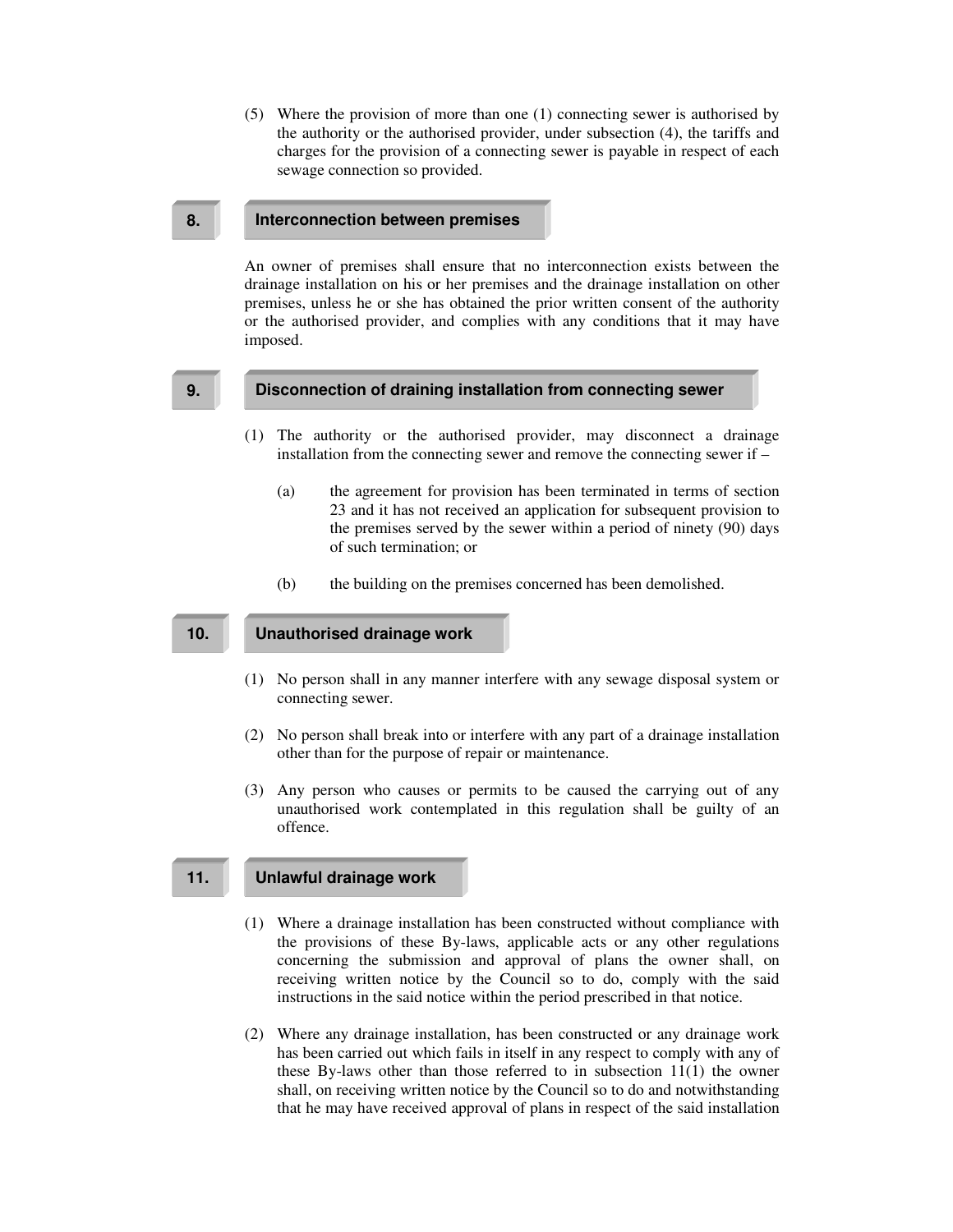or work, carry out such alterations to the installation, remove such parts thereof and carry out such other work as, and within the time which, the notice may specify.

- (3) The Council may, instead of serving notice in terms of subsection 6(1) and subsection 6(2) as aforesaid, or where such alterations or a notice has not been complied with within the time prescribed therein, proceed itself to carry out any such alterations, removals or other work as it may deem necessary for compliance with these By-laws and may recover the cost thereof from the owner by the ordinary process of law.
- (4) Should the Council at any time become aware of any drainage installation which does not comply with the provisions of these By-laws or that any provision thereof has or is being contravened it may, subject to the provisions of subsections  $11(1)$ ,  $11(2)$  and  $11(3)$ , forthwith and without notice carry out such alterations to the installation as it may deem necessary to effect compliance with the provisions of the said section and recover from the owner the appropriate tariffs.

### **12. Duty of maintenance**

- (1) The owner or occupier of premises shall at all times keep and maintain in a proper state of repair and in working order any drainage – and any sewage installation thereon.
- (2) Any person who requests the authority or the authorised provider, to clean a drainage installation will be liable to pay the prescribed tariff.
- (3) An authority or the authorised provider, may, on the written application of the owner or occupier of any premises, inspect and test the drainage installation of such premises or any section thereof and recover from the owner or occupier the cost of such inspection and test, calculated at the rate specified in the prescribed tariff of charges.
- (4) Where two (2) or more owners or occupiers use any part of a drainage installation they shall be jointly and severally liable in terms of this section for the maintenance and repair of the same.

### **13. Prevention of blockages**

No person shall cause or permit such an accumulation of grease, oil, fat, solid matter or any other substance in any drainage installation as will block it or prevent its effective operation.

# **14. Clearing of blockages**

(1) When the owner or occupier of premises has reason to believe that a blockage has occurred in any drainage installation thereon, he shall forthwith report the fact to the Council, or make the necessary arrangement to get the blockage repaired and to prevent any health risk to a person or animal.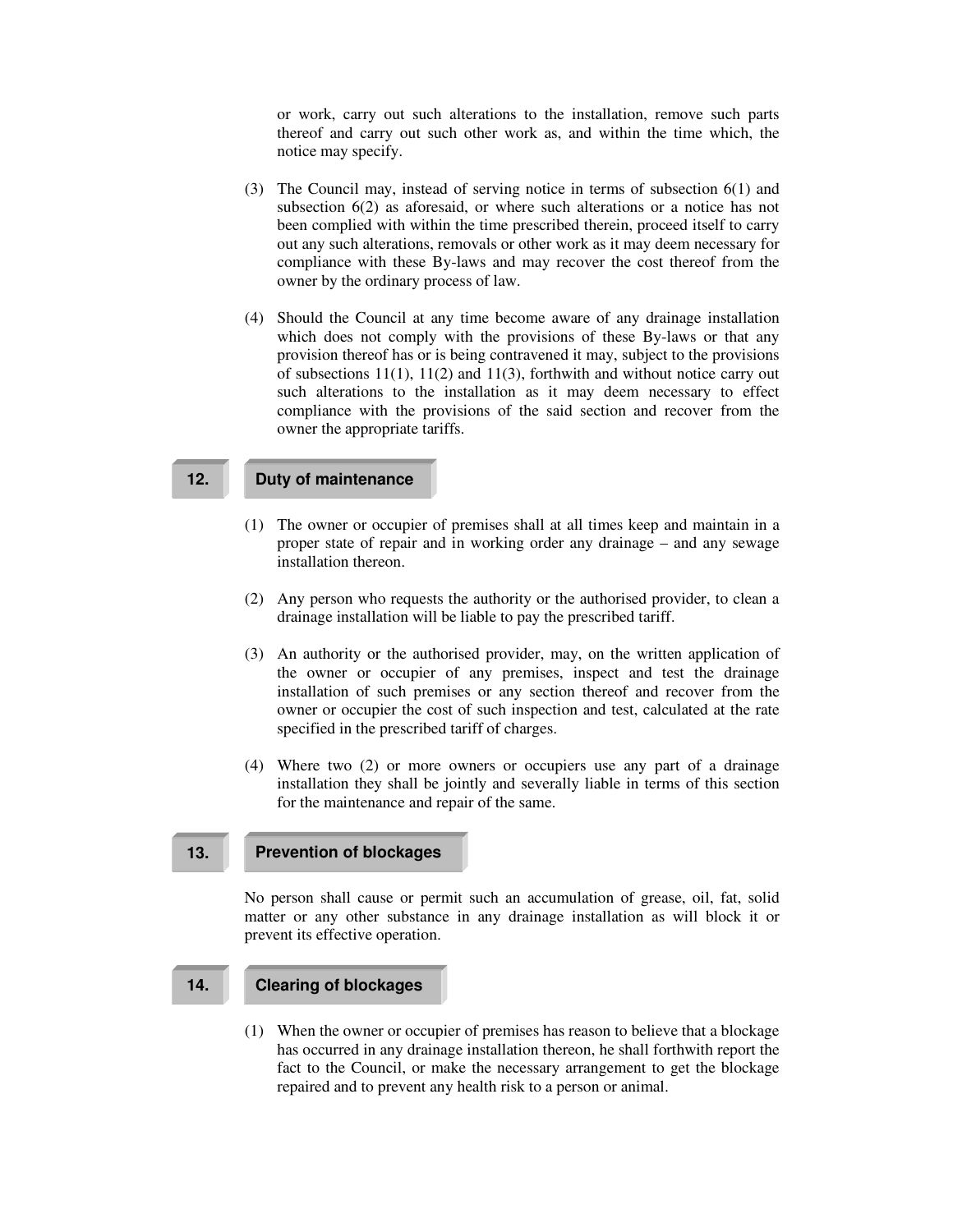- (2) Where a blockage occurs in a drainage installation any work necessary for its removal shall, subject to the provisions of subsection 14(5), be done by or under the supervision of a plumber.
- (3) Any plumber as aforesaid shall before proceeding to remove any blockage from a drainage installation notify the Council by telephone or otherwise of his intention to do so only if necessary when by opening this blockage it might influence the sewage disposal system, and shall when he has done so notify the Council of that fact and of the nature and cause of the said blockage.
- (4) The Council itself shall, whether or not it has been requested by the owner to do so, be entitled at its own discretion to give notice to the owner or occupier to remove a blockage from a drainage installation and may recover the costs thereof from the owner in accordance with the tariff determined by Council.
- (5) Should any drainage installation on any premises overflow as a result of an obstruction in the sewage disposal system, and the Council be reasonably satisfied that such obstruction was caused by objects emanating from the drainage installation, the owner of the premises served by the drainage installation shall be liable for the cost of clearing the blockage in accordance with the tariff determined by Council.
- (6) Where a blockage has been removed from a drainage installation or portion of a drainage installation which serves two (2) or more pieces of land, the charges for the clearing of such blockage shall be recoverable in the first place in equal portions from each of the owners thereof, who shall, however, be jointly and severally liable for the whole charge.

#### **15. Emission of gas or entry of sewage**

- (1) When in the opinion of the Council a nuisance exists owing to the emission of gas from a drainage installation, the Council may require the owner, at his own expense, to take such action as may be necessary to prevent the recurrence of the said nuisance.
- (2) Where any sewage, after being discharged into a drainage installation, enters into the sewage disposal system whether by reason of surcharge, back pressure or any other circumstance, the Council may by notice in writing require the owner to carry out within the period specified by such notice any work necessary to abate such entry of sewage and to prevent any recurrence thereof.

# **16. Work by the Council**

(1) Where any owner or occupier has been required by the Council by notice in terms of these By-laws to carry out any work whether by way of construction, repair, replacement or maintenance and has failed to do so within the time stipulated in such notice, the Council may, without prejudice to its right to act against him for the contravention of these By-laws, proceed itself to carry out the work and may recover by the ordinary process of law applicable to the recovery of a civil debt the entire cost of so doing from the owner or occupier to whom the notice was directed.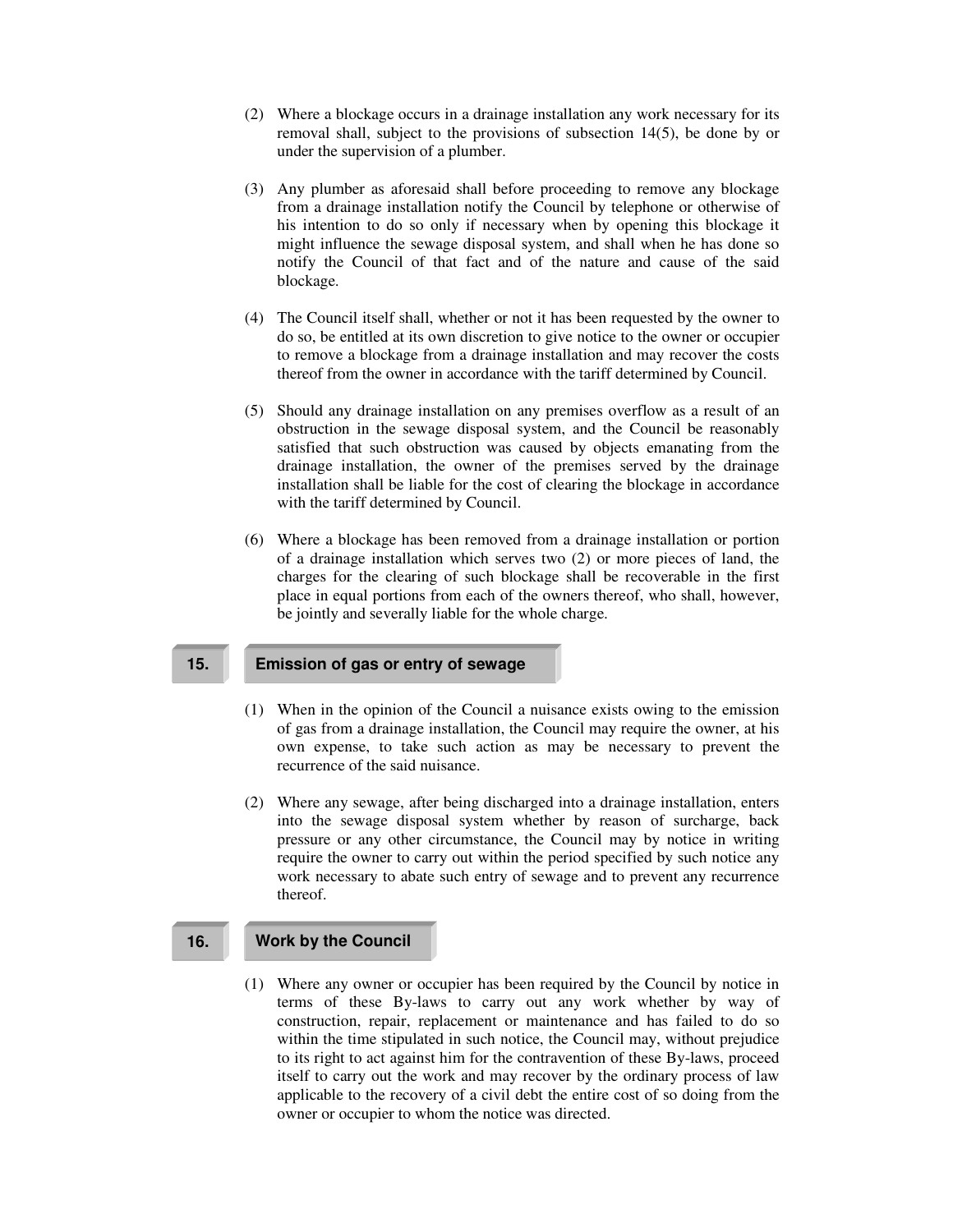- (2) Where any work other than that, for which a tariff is determined by Council, is done the cost thereof will be recovered from the owner or occupier or any other person causing or necessitating such work to be done.
- (3) Any damage caused to the Council's sewage disposal system by the noncompliance with or contravention of any provision of these By-laws shall be repaired by the Council at the expense of the owner or occupier or any other person responsible for the non-compliance or contravention.

### **17. Interference with sewer**

No person except a person authorised by the Council to do so shall break into, enter or in any other manner whatsoever interfere with any sewage disposal system, or any part thereof, whether or not situated on property owned or controlled by the Council, intended for the conveyance or treatment of sewage and which is vested in it.

## **18. Disused conservancy and septic tanks**

If an existing conservancy tank or septic tank is no longer required for the storage or treatment of sewage, or if permission for such use is withdrawn, the owner shall either cause it to be completely removed or to be completely filled with earth or other suitable material: Provided that the Council may require such tank to be otherwise dealt with, or it may permit it to be used for some other purpose subject to such conditions as it may consider necessary.

#### **19. Obstruction and false information**

- (1) An official authorised by the Council shall have the right to enter upon any premises at any reasonable time in order to take samples of or test sewage or industrial effluent or to carry out any inspection or work in connection with a drainage installation which it may deem necessary.
- (2) An owner or occupier of the premises who deny entry to premises to any official demanding the same under subsection 19(1) or who obstructs or causes or suffers any other person to obstruct any such official in the performance of his duties, or who withholds or causes or suffers any other person to withhold information required by the official for the purpose of carrying out his said duties, or who gives or causes or suffers any other person to give to the official any information which is to his knowledge false shall be guilty of an offence.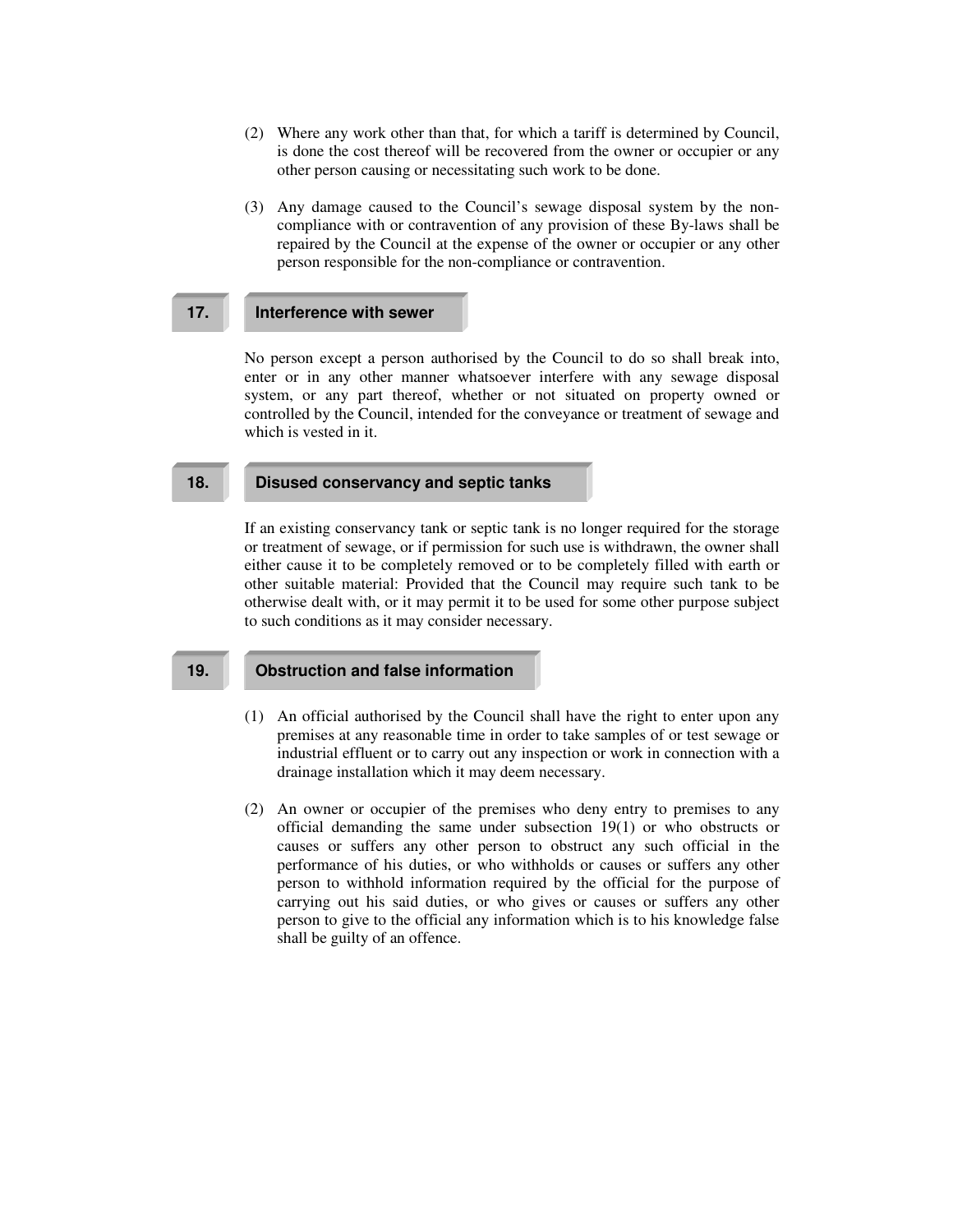# **CHAPTER 2 CONDITIONS FOR THE SUPPLY OF SANITATION SERVICES**

#### **20. Application for the supply of sanitation services**

- (1) No person shall gain access to the sewage disposal system or a sanitation service, unless he or she applied to the Council on the prescribed form for such service for a specific purpose and to approve a connecting sewer and the cost as prescribed in the tariff has been paid in full.
- (2) Application may be made to the Council by or on behalf of the owner or occupier of any premises –
	- (a) for the initial connection of any piece of land to a sewage disposal system; or
	- (b) for a reconnection to the sewage disposal system where a previous service agreement in respect of the premises has been terminated.
- (3) An application in terms of subsection 20(1) shall be made on the form provided by the Council for this purpose and shall be submitted to the Council in the case of an application for a connection, at least twenty-eight (28) days in advance.
- (4) Where application is made for the initial connection of any premises to a sewage disposal system, the applicant shall, if he or she is not the registered owner of the premises, lodge, together with the application, the written permission of the registered owner that such connection may be made.
- (5) When submitting an application in terms of subsection 20(1) the applicant shall pay the Council the amount determined by the Council for an initial connection or a reconnection to the sewage disposal system.
- (6) The connection of a consumer to the sewer system by the Council shall be subject to the provisions of these By-laws.
- (7) Sanitation services rendered to a consumer are subject to the provisions of these By-laws.

#### **21. Payment for sewer connection**

- (1) The amount determined in the tariff to all consumers that receive or want to receive sanitation services will be for each individual piece of land payable by the owner in full before such a connection will be made to the sewage disposal system.
- (2) The minimum amount payable in respect of any application, shall be the published tariff.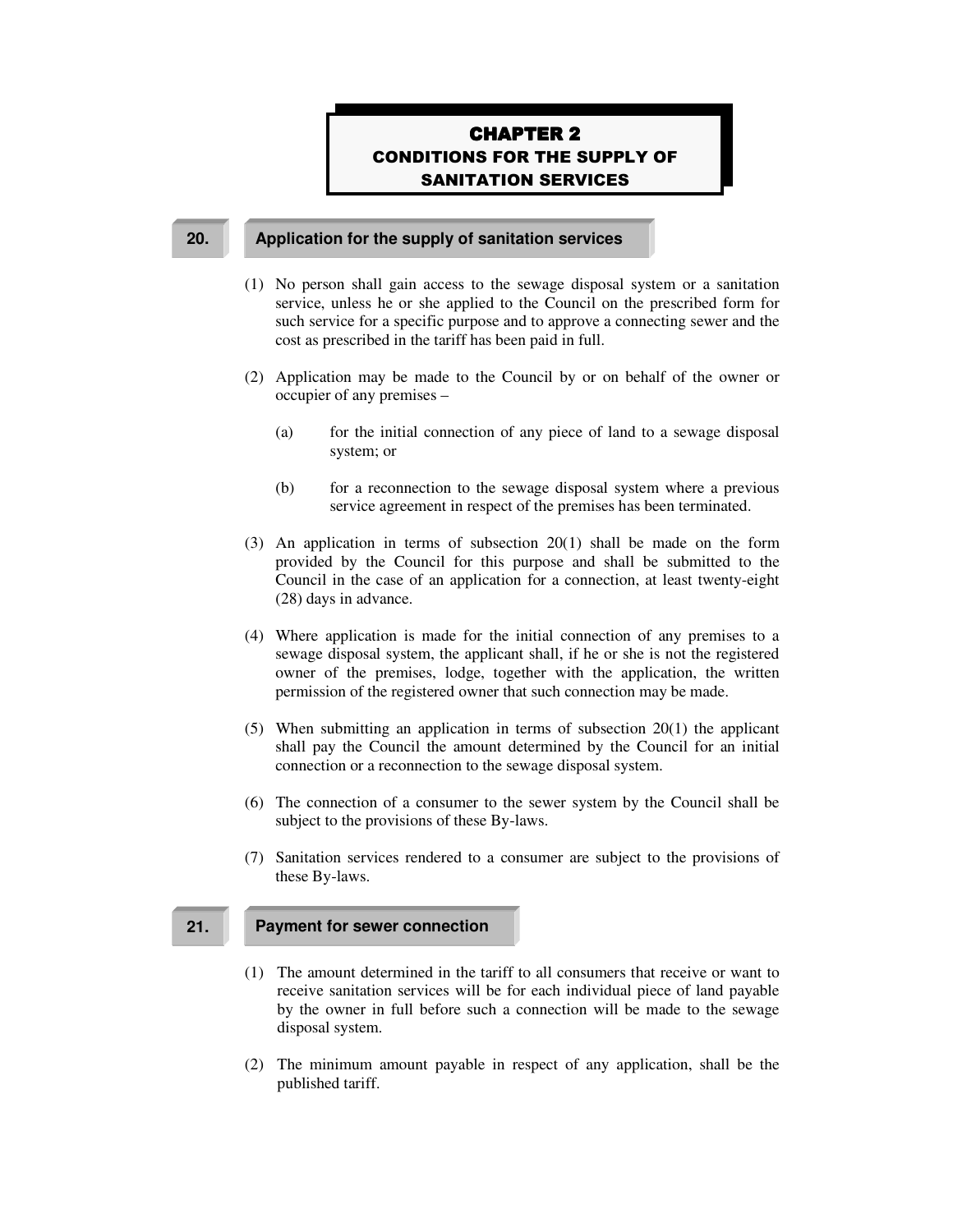(3) The Council shall have the right in the case of any special service being required from the Council to negotiate an amount for such service and or if not negotiated to recover the cost thereof.

# **22. Disconnection**

- (1) Except for the purpose of carrying out any maintenance work or repair, no drainage installation shall be disconnected from any other drainage installation or from a sewage disposal system without the prior written approval of the Council after the lodging of an application in the manner, so far as applicable, prescribed in terms of section 23.
- (2) Where any part of a drainage installation is disconnected from the remainder thereof because it will no longer be used, the said part so disconnected shall be destroyed or entirely removed from the premises on which it was being used unless the Council shall otherwise permit, having regard to the impracticability of such destruction or removal, and all openings in the installation or in the said part if left in position, created by the disconnection, shall be effectively sealed to the satisfaction of the Council.
- (3) Due notice in writing in advance of any intended disconnection shall be furnished to the Council who shall, after the requirements of this section have been complied with and on request of the owner, issue a certificate to the effect that the disconnection has been completed in terms of these By-laws and that any sewage charges levied in respect of the disconnected portion of the drainage installation shall cease to be raised with effect from the first day of the month following the issue of such certificate.
- (4) When a drainage installation is disconnected from a sewer, the Council shall seal the connecting sewer and shall recover from the owner the tariff determined for such work.
- (5) Any person, who, without the permission of the Council breaks or removes or causes or permits the breakage or removal of any such seal referred to in subsection 22(4), shall be guilty of an offence.

# **23. Termination of service**

The Council may disconnect a drainage installation from the sewage disposal system and remove the connecting sewer if –

- (1) the agreement for provision has been terminated and it has not received an application for subsequent provision to the premises served by the sewage disposal system within a period of one hundred and eighty (180) days of such termination; or
- (2) the building on the piece of land concerned has been demolished.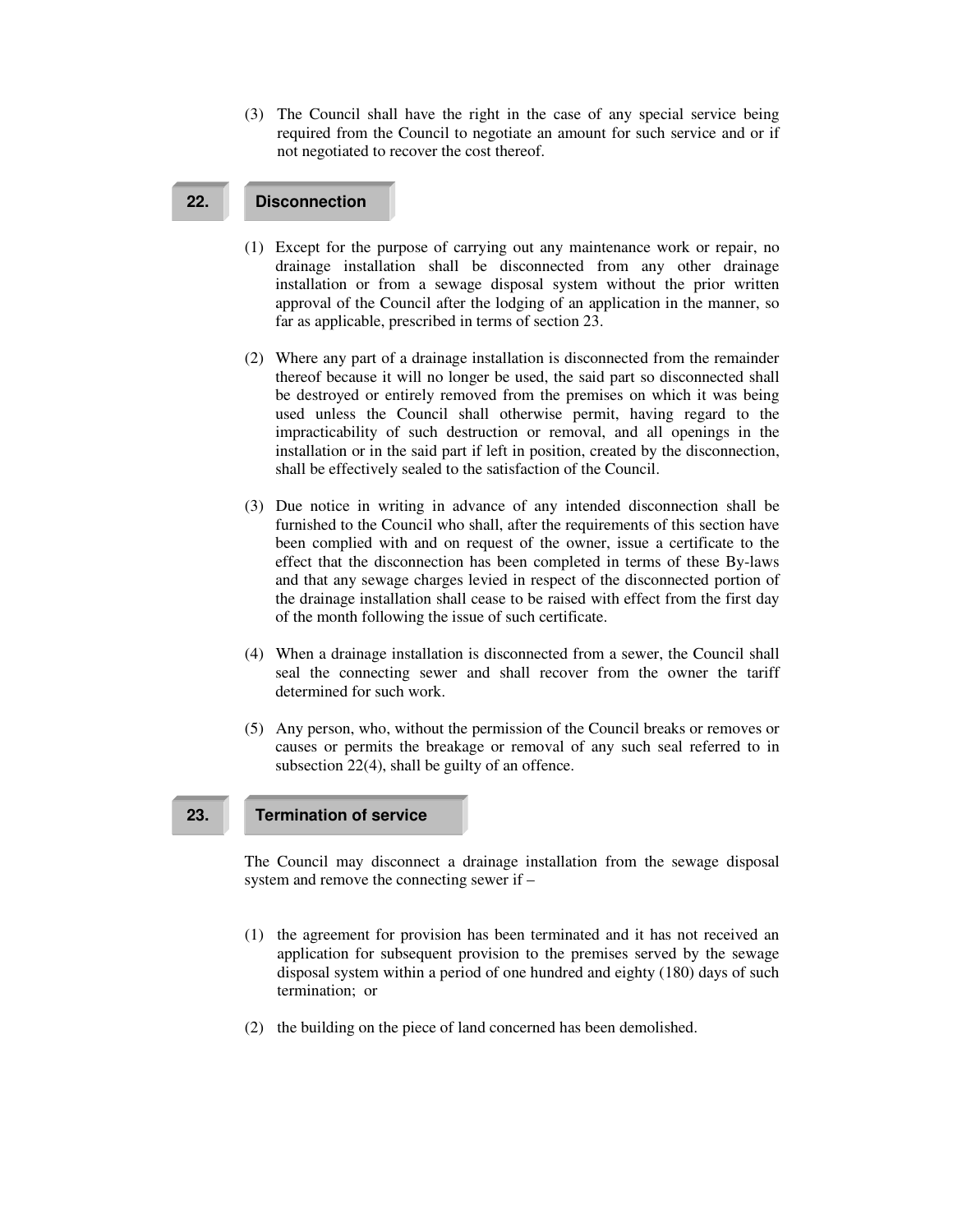# **CHAPTER 3 GENERAL PROVISIONS RELATING TO SEWER CONNECTIONS**

#### **24. Connections to sewer**

- (1) No part of any drainage installation shall extend beyond the boundary of the piece of land on which the building or part thereof to which it belongs is erected: Provided that where it considers it necessary or expedient to do so, the Council may permit the owner to lay a drainage installation at his own expense through an adjoining piece of land on proof of the registration of the appropriate servitude or of a notarial deed of joint drainage.
- (2) Subject to the provisions of subsection 24(4) and without prejudice to the provisions of section 27 and concerning the testing of drainage installations, the Council will, as soon as is practicable after the applicant has notified it that his drainage installation is ready for connection to the sewage disposal system, at its own expense effect the connection or cause it to be effected.
- (3) No person shall permit the discharge of any substance whatsoever other than clean water for testing purposes to enter any drainage installation until the same shall have been connected to the sewage disposal system.
- (4) Save as may be otherwise authorised by the Council in writing no person other than an official duly authorised to do so shall connect any drainage installation to the sewage disposal system.

## **25. Location of connecting sewer**

- (1) A connecting sewer provided and installed by the Council or owner in terms of these regulations shall -
	- (a) be located in a position determined by the Council;
	- (b) terminate at a connecting sewer approximately one (1) metre inside the piece of land from the boundary of the piece of land owned by or vested in the Council or over which it has a servitude or other right or when subsection 25(3) applies, at the connecting point designated in terms of that subsection.
- (2) The Council shall have the right to prescribe to what point in the sewage disposal system and at what depth below the ground any drainage installation is to be connected and the route to be followed by the drainage installation to the connecting sewer so to be made and may in its discretion, having regard to the necessity of maintaining correct levels, require the owner not to begin the construction of the drainage installation until the Council's sewage disposal system has been laid.
- (3) Regarding the location of a connecting sewer, the Council shall ensure that the owner is aware of –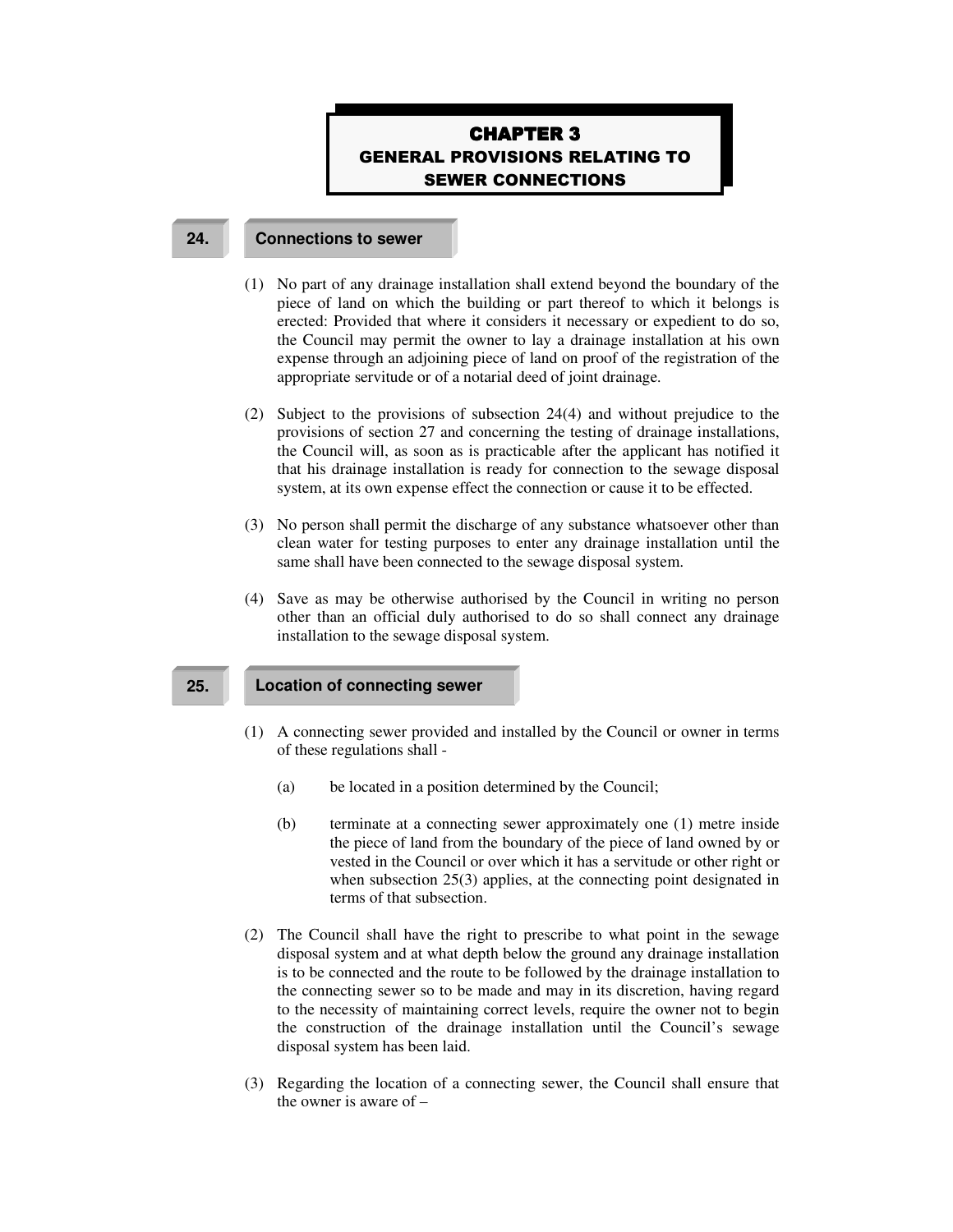- (a) practical restrictions that may exist regarding the location of a connecting sewer pipe;
- (b) the cost implications of the various possible locations of the connecting sewer:
- (c) whether or not the Council requires the owner to fix the location of the connecting sewer by providing a portion of his or her drainage installation at or outside the boundary of his or her premises, or such agreed position inside or outside his or her premises where the connection is required, for the Council to connect to such installation.
- (4) The Council may at the request of any person agree, subject to such conditions as it may impose, to a connection to a sewage disposal system other than that which is most readily available for the drainage of the premises: Provided that the applicant shall be responsible for any extension of the drainage installation to the connecting sewer designated by Council and for obtaining at his or her cost, the necessary written approval for servitude's over other premises as may be necessary.
- (5) An owner must pay the prescribed connection charge.
- (6) Where an owner is required to provide a sewage lift as provided for in terms of these By-laws the rate and time of discharge into the sewer shall be subject to the approval of the Council.

# **CHAPTER 4 GENERAL PROVISIONS RELATING TO DRAINAGE INSTALLATIONS**

# **26. Standard specifications and Codes of Practice applicable**

For the purpose of these regulations the relevant SABS standards and codes shall be applicable, but the Council may also approve the use of any other specification and codes where in its opinion it is appropriate to do so, and it shall in considering any application for such approval be guided by accepted practice and international specifications and codes of practice.

### **27. Provision of drainage installation**

Notwithstanding any other stipulations in these By-laws, every owner or occupier shall, at his own expense, provide, install, lay down and maintain his own drainage installation to the conditions.

#### **28. Information and drawings**

(1) In respect of every new drainage installation, or changes to an existing drainage installation necessitated by any alteration or extension of an existing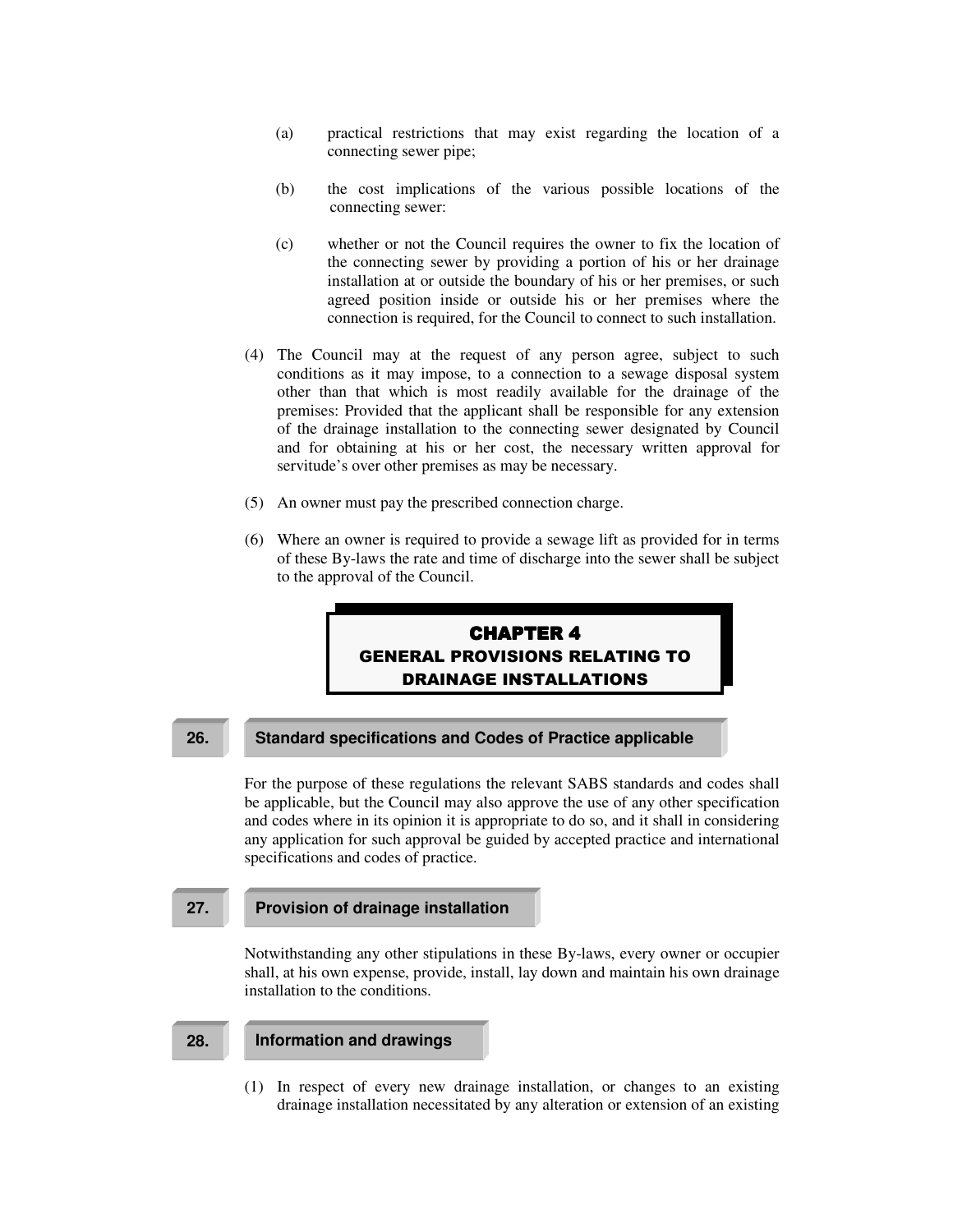building, the owner or occupier of such piece of land shall submit for approval to the Council, in the format determined by the Council, the information and drawings thereof: Provided that the information relating to a drainage installation to be installed on any premises may be indicated on the same drawing as the water installation.

- (2) A complete set of approved drawings of the drainage installation shall be kept available at the piece of land at all times.
- (3) Where any installation work has been done in contravention of subsection 28(1), the Council may by written notice require from the owner or occupier of the piece of land to comply within a specified period with the provisions of that subsection, in which event -
	- (a) work in progress shall cease until the approval required by that subsection has been granted;
	- (b) sections of work that does not comply with the National Building Regulations and Building Standards Act, 1977 (Act No. 103 of 1977) shall be removed from the premises.
- (5) An application as required in terms of section 20 shall be accompanied by one or more sets of drawings as the Council may require, each set comprising a block plan of the premises and plans, elevations and sections indicating clearly the nature and extent of the proposed work.

### **29. Payment of application fees for drawings**

Tariffs regarding the approval of drawings as prescribed in the National Building Regulations and Building Standards Act, 1977 (Act No. 103 of 1977) will be as determined by Council.

# **30. General requirements for design and construction of drainage installation**

- (1) Where any drainage installation is required in terms of these regulations the Council may permit or require the design and construction of a drainage installation, subject to the requirements contained in the National Building Regulations and Building Standards Act, 1977 (Act No. 103 of 1977).
- (2) Any drainage installation or service pipe shall be designed and constructed in such a way that -
	- (a) only pipes and fittings be specified and installed that will be able to withstand -
		- (i) corrosion which may be caused by the sewage conveyed in the installation; and
		- (ii) any corrosive conditions, which may be related to soil conditions on the premises;
	- (b) the installation be functional to the users of the building;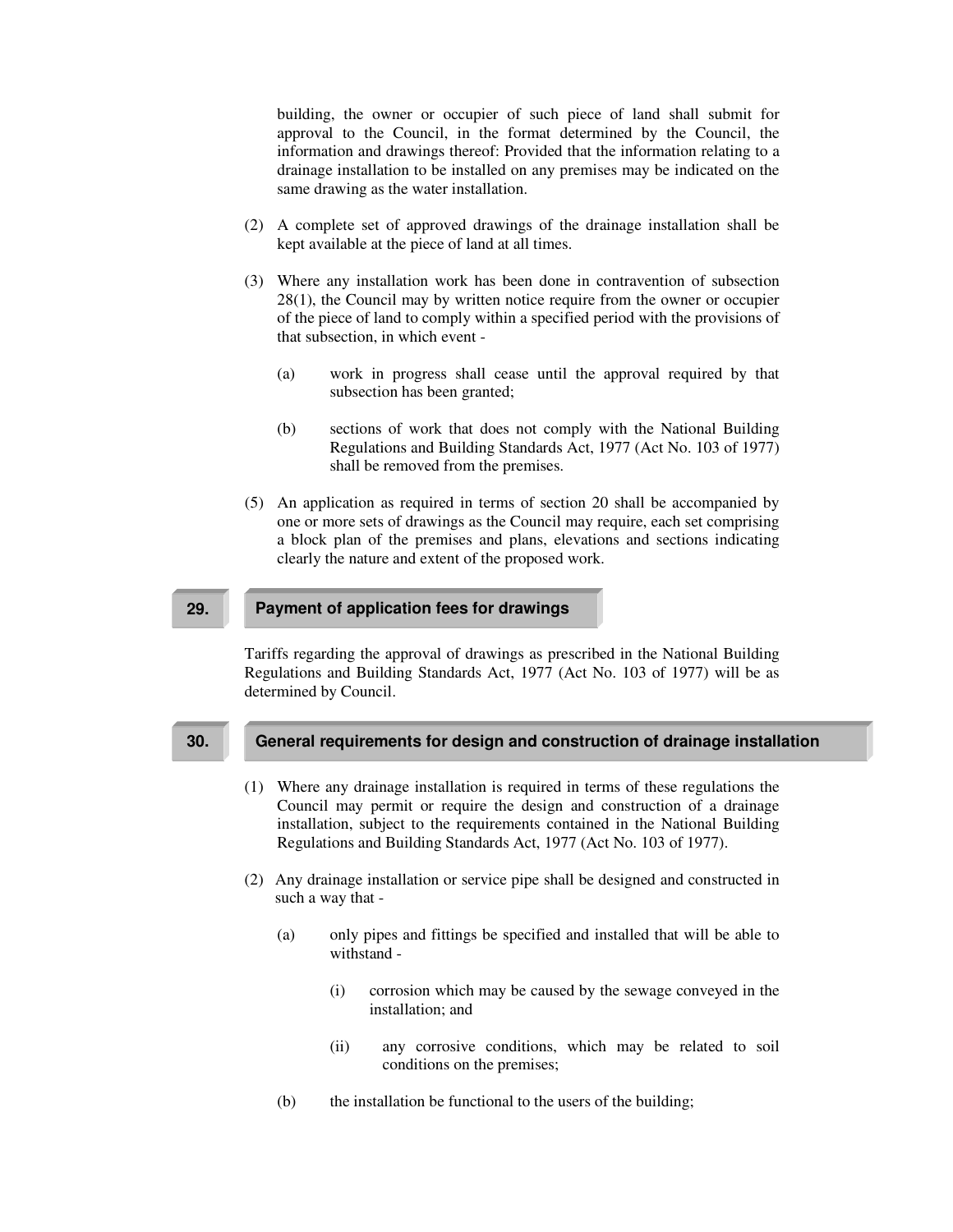- (c) all components and materials used on the installation are watertight;
- (d) the installation will not cause any danger to the health of the users of the building;
- (e) that all pipes and fittings are able to withstand loads and forces which it may normally be subjected to and where necessary is properly protected against damage;
- (f) should a leak or a pipe burst occur, it would not jeopardise the structural safety of the building.
- (3) No person shall connect to a drainage installation a fitting or apparatus which causes or is likely to cause damage to the sewage disposal system.
- (4) (a) Where the draining installation is a pit latrine it must be of the ventilated improved pit latrine type having –
	- (i) a pit of  $2m<sup>3</sup>$  capacity;
	- (ii) lining as required;
	- (iii) a slab designed to support the superimposed loading;
	- (iv) protection preventing children from falling into the pit.
	- (c) The ventilated improved pit latrine must conform with the following specifications –
		- (i) the pit must be ventilated by means of a pipe, sealed at the upper end with durable insect proof screening fixed firmly in place;
		- (ii) the ventilation pipe must project not less than 0.5m above the nearest roof, must be of at least 110mm in diameter, must be installed vertically with no bend;
		- (iii) the interior of the closet must be finished smooth so that it can be kept in a clean and hygienic condition. The superstructure must be well-ventilated in order to allow the free flow of air into the pit to be vented through the pipe;
		- (iv) the opening through the slab must be of adequate size as to prevent fouling. The rim must be raised so that liquids used for washing the floor do not flow into the pit. It shall be equipped with a lid to prevent the egress of flies and other insects when the toilet is not in use;
		- (v) must be sited in a position that is independent of the residential structure;
		- (vi) must be sited in positions that are accessible to road vehicles having a width of 3.0m in order to facilitate the emptying of the pit;
		- (vii) in situations where there is the danger of polluting an aquifer due to the permeability of the soil, the pit must be lined with an impermeable material that is durable and will not crack under stress;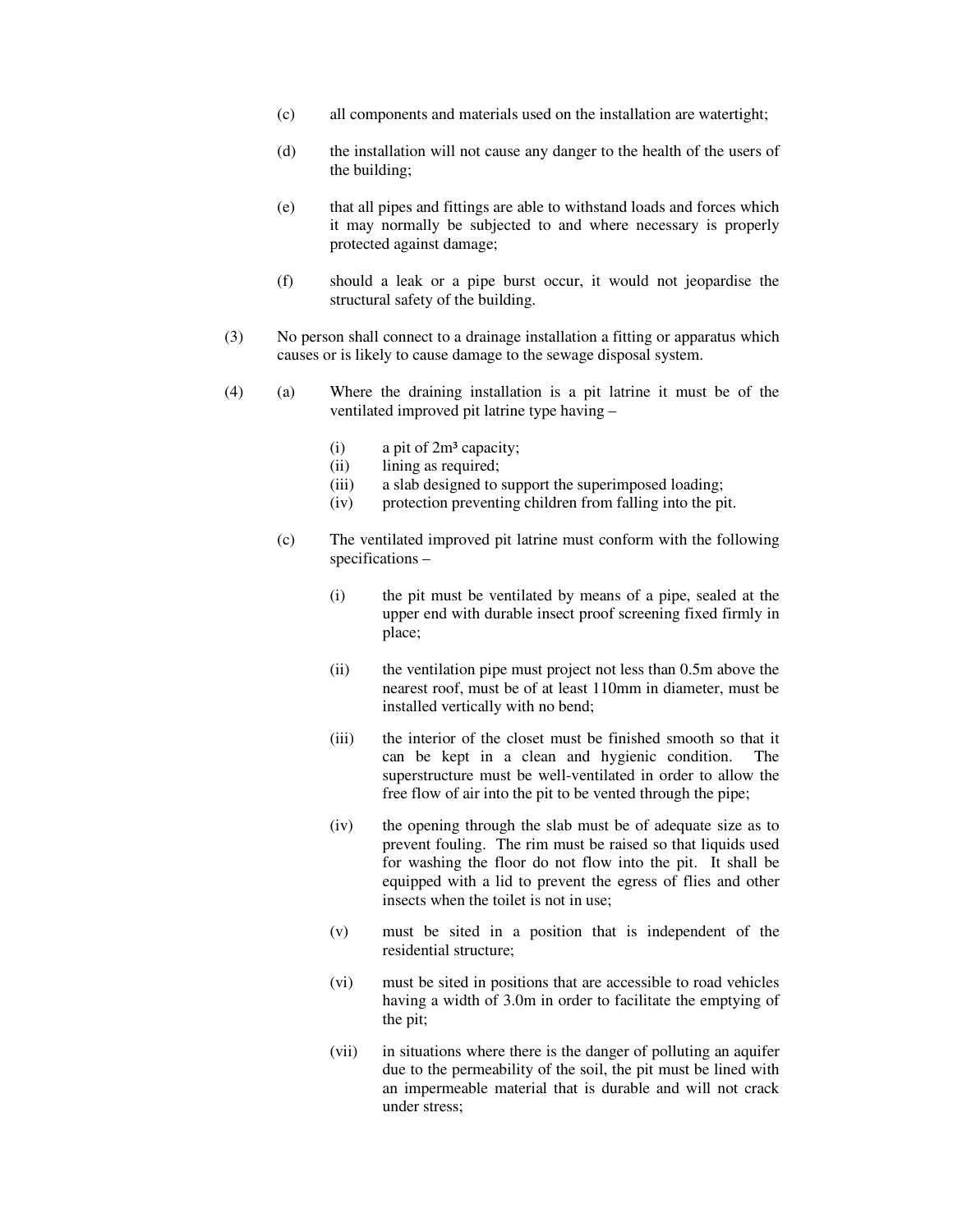- (viii) in situations where the ground in which the pit is to be excavated is unstable, suitable support is to be given to prevent the collapse of the soil;
- (c) any ventilated pit latrine should not usually be used by more than one household;
- (d) access to water for handwashing;
- (e) the authority or the authorised provider, may levy a charge that covers all the operating and maintenance costs in the removal of the pit contents, transportation to a disposal site, the treatment of the contents to achieve a sanitary condition and the final disposal of any solid residues. The charge may be in the form of a monthly contribution or it may be levied as a single payment when the service is rendered.

# **31. Design of a proposed sewer installation**

- (1) The Council may require that a professional engineer or other approved competent person designs a proposed sewer installation in cases where the Council is of the opinion that a detailed design is necessary due to the complexity of the installation.
- (2) Any designer of a drainage installation shall take the necessary care in the detailed design that the sewer installation shall fully comply with the requirements as set out in National Building Regulations and Building Standards Act, 1977 (Act No. 103 of 1977).

#### **32. Materials, pipes, fittings and components**

- (1) Only SABS approved materials, fittings and components shall be used in any drainage installation, unless written approval has been obtained from Council.
- (2) Notwithstanding anything to the contrary in these By-laws or any relevant SABS standards and codes, the Council may determine that only pipes, joints and fittings of specified materials shall be used.

# **33. Control over work on drainage installation**

- (1) Subject to subsection 33(2), the installation of a drainage installation shall be carried out according to drawings approved in terms of section 28 and detail specification for the installation.
- (2) Every person carrying out or exercising control over the installation of any drainage installation shall ensure that it shall not be shallower than 300mm.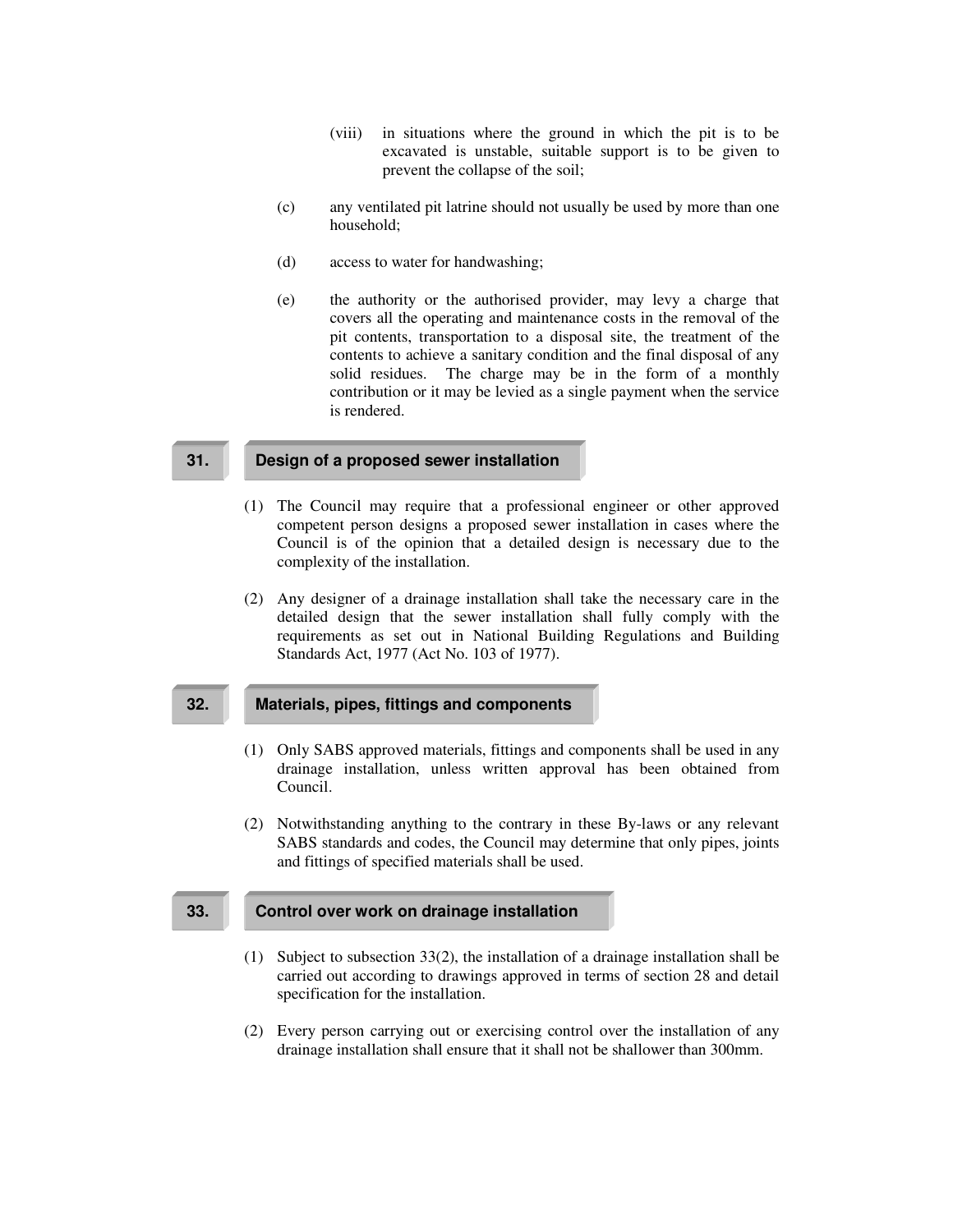# **34. Cleaning, inspection and testing of drainage installation**

- (1) Every drainage installation shall be properly cleaned, inspected and tested in accordance with this section.
- (2) Every drainage installation subject to the process stipulated in this section, on completion shall –
	- (a) be properly cleaned to remove any foreign matter;
	- (b) be inspected by the official authorised by Council;
	- (f) be tested under pressure.
- (3) At least two (2) working days notice shall be given to the Council for the purpose of any inspection to be carried out in terms of subsection 34(2)(b).
- (4) After the completion of a drainage installation or any part thereof, but before it is connected to a conservancy tank, a septic tank, the sewage disposal system or an existing approved installation, any one or more or all of the following tests shall in the presence of an official authorised by Council, be applied and withstood to the satisfaction of the Council:
	- (a) the interior of every pipe or series of pipes between two points of access shall be inspected throughout its length by means of a mirror and a source of light; during the inspection a full circle of light shall appear to the observer, and the pipe or series of pipes shall be seen to be unobstructed;
	- (b) a smooth ball having a diameter 12mm less than the nominal diameter of the pipe shall, when inserted at the higher end of the pipe, roll down without assistance or interruption to the lower end;
	- (c) all openings of the pipe or series of pipes to be tested having been plugged or sealed and all traps associated therewith filled with water, air shall be pumped into the said pipe or pipes until a manometric pressure of 38mm of water is indicated, after which without further pumping the said pressure shall remain greater than 25mm of water for a period of at least three (3) minutes.
- (5) The aforesaid tests shall be carried out by an official authorised by Council and the apparatus therefore shall be supplied at no expense to the Council.
- (6) Where the Council has reason to believe that any drainage installation or any part thereof has become defective it may require the owner or occupier thereof to conduct, at no expense to the Council, any or all of the tests prescribed in this section and if the installation fails to withstand any such tests to the satisfaction of the Council, the Council may call upon the owner or occupier to carry out at his own expense, and within such period as it may stipulate, such repairs as may be necessary to enable the installation to withstand any or all of the said tests.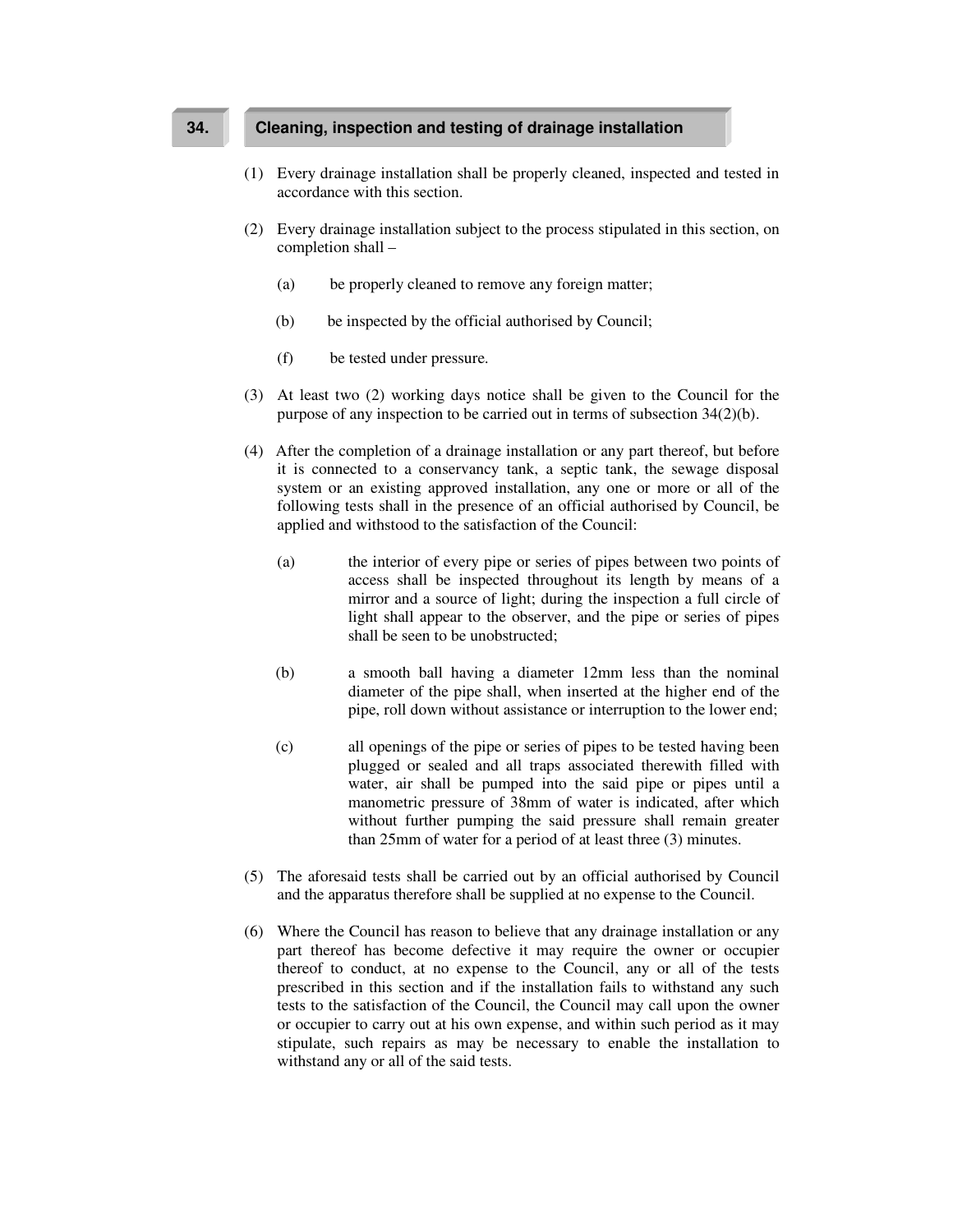## **35. Covering of drainage installation**

When any drainage installation is being or has been installed or any alteration or extension of any existing drainage installation is being or has been carried out, no person shall cover any part of such installation, alteration or extension or cause, permit or suffer it to be covered until it has been inspected and approved by the Council.

# **CHAPTER 5 INDUSTRIAL EFFLUENT AND OTHER DISCHARGES**

#### **36. Sewage or other prohibited discharges not to enter storm-water drains**

- (1) No owner or occupier or any other person shall discharge or cause or permit to be discharged any sewage directly or indirectly into a storm-water drain, river, stream or other watercourse, whether natural or artificial.
- (2) The owner or occupier of any piece of land on which steam or any liquid, other than potable water, is stored, processed or generated shall provide all facilities necessary to prevent any discharge, leakage or escape of such liquid to any street, storm-water drain or watercourse except where, the Council has specifically permitted such discharge in writing.
- (3) Where the hosing down, discharge from a container or possible flushing by rainwater of an open area on any premises is in the opinion of the Council likely to cause the discharge of objectionable matter into any street gutter, storm-water drain, river, stream or other watercourse, whether natural or artificial, or to cause and contribute towards the pollution of any such watercourse, the Council may, by notice in writing, instruct the owner of the premises to execute at his own cost whatever measures it may consider necessary to prevent or minimise such discharge or pollution.
- (4) If a person fails to adequately comply with the notice in terms of subsection 36(3) or fails to comply within the specified time, then Council may take the measures it considers necessary to remedy the situation at the cost of the owner.
- (5) Any person who keeps, conveys or handles any substances which may, in the opinion of Council, either directly have a negative impact on any storm-water drainage system and the environment must take adequate precautions to prevent such occurrences.
- (6) In addition to any other tariff which may be payable in terms of this By-law or any other National Law, an inspection fee will be levied at the discretion of Council if anything other than storm-water or objectionable matter is discharged from the premises.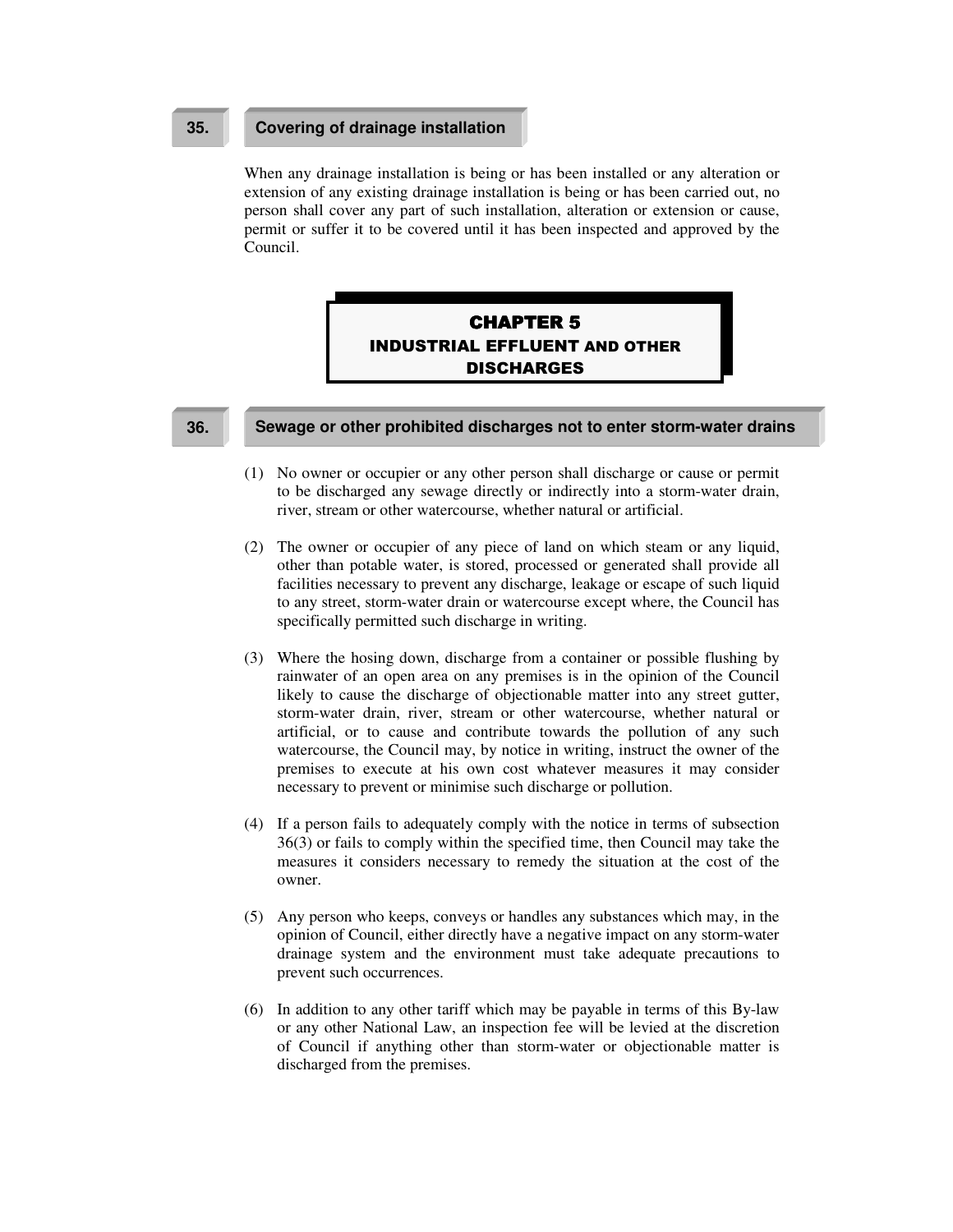(7) The inspection fee referred to in subsection 36(6) is payable, jointly and severally, by the owner, occupier or person in control of or using the premises, or the person having control of the said operation.

# **37. Permission to discharge industrial effluent**

- (1) No person shall discharge or cause or permit to be discharged into any sewage disposal system any industrial effluent or other liquid or substance other than sewage without the written permission of the Council first being obtained or, if such permission has been obtained, otherwise than in strict compliance with any and all of the conditions of such permission.
- (2) Every person shall, before discharging any industrial effluent into a sewage disposal system, make application in writing to the Council for permission to do so as set out in the relevant tariff determined by Council and shall thereafter furnish such additional information and submit such samples as the Council may require.
- (3) The Council may at its discretion, having regard to the capacity of any sewage disposal system or any mechanical appliance used for sewage or any sewage treatment plant, whether or not vested in the Council and subject to such conditions as it may deem fit to impose, including the payment of any tariff, grant permission for the discharge of industrial effluent from any premises into any sewer.
- (4) A person to whom permission has been granted in terms of subsection 37(2), to discharge industrial effluent into a sewer shall, before doing or causing or permitting to be done anything to result in any change in the quantity or discharge or nature of that effluent, notify the Council in writing of the date on which it is proposed that the change shall take place and of the nature of the proposed change. The Council must grant permission before the proposed changes may be implemented.
- (5) Any person who discharges or causes or permits to be discharged any industrial effluent into the sewage disposal system without having first obtained permission to do so in terms of subsection 37(1), shall be guilty of an offence and liable, in terms of the determined tariff, to such tariff as the Council may assess for the conveyance and treatment of the effluent so discharged and for any damage caused as a result of such unauthorised discharge.
- (6) Without prejudice to its rights in terms of subsection 37(5) or section 40, the Council shall be entitled to recover from any person who discharges to a drain or sewer any industrial effluent or any substance which is prohibited or restricted in terms of section 40 all costs, expenses or charges incurred or to be incurred by the Council as a result of any or all of the following:
	- (a) injury to persons, damage to the sewer or any sewage treatment works or mechanical appliance or to any property whatsoever, as the result of the breakdown, either partial or complete, of any sewage treatment plant or mechanical appliance, whether under the control of the Council or not; or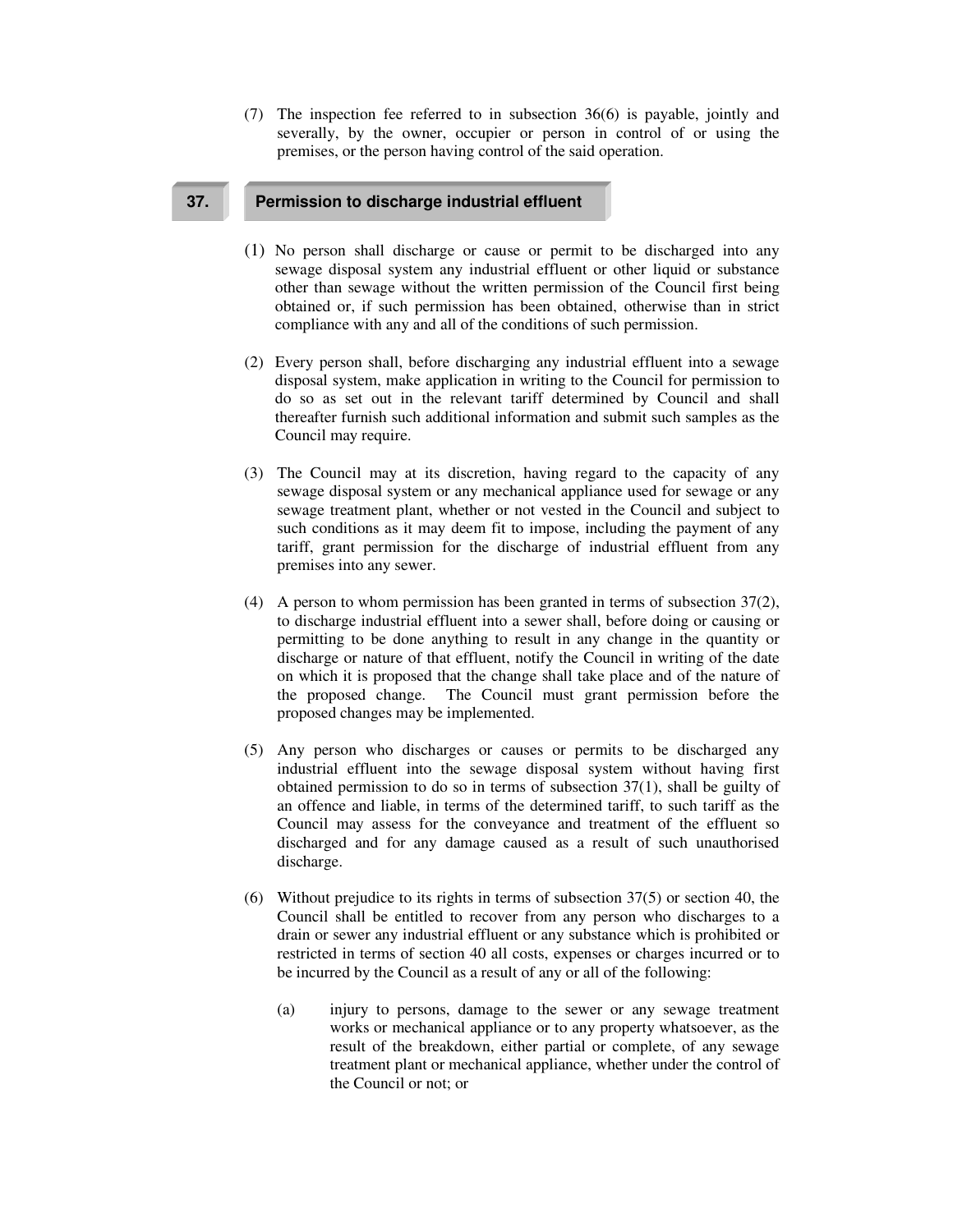- (b) any costs including fines and damages which may be imposed or awarded against the Council and any expense incurred by the Council as a result of a prosecution in terms of the National Water Act, 1998 (Act No. 36 of 1998), as amended, or any action against it consequent on any partial or complete breakdown of any sewage treatment plant or mechanical appliance cause directly or indirectly by the said discharge;
- (c) any liabilities incurred by the Council as a result of a prosecution in terms of any other National Act.
- (7) Due to any change in circumstances arising from a change in the method of sewage treatment or the introduction of new or revised or stricter or other standards by the Council or in terms of the National Water Act, 1998 (Act No. 36 of 1998), as amended and or other National Acts or as a result of any other reason, the Council may from time to time or at any time review, amend, modify or revoke any permission given or any conditions attached to such permission and/or impose new conditions for the acceptance of any industrial effluent into the sewage disposal system or prohibit the discharge of any or all of such effluent to the sewage disposal system on giving adequate written notice in advance of its intention to do so, and on the expiration of such period of notice the previous permission or conditions, as the case may be, shall be regarded as having fallen away and the new or amended conditions, if any, as the case may be, shall forthwith apply.

# **38. Control of industrial effluent**

- (1) (a) The owner or occupier of any premises from which industrial effluent is discharged to a sewage disposal system shall provide adequate facilities such as overflow level detection devices, standby equipment, overflow catch-pits or other appropriate means effectively to prevent the accidental discharge into any sewage disposal system, whether through the negligence of operators, power failure, failure of equipment or control gear, overloading of facilities, spillage during loading or unloading or for any other like reason, of any substance prohibited or restricted or having properties outside the limits imposed in terms of these By-laws.
	- (b) The owner or occupier of any premises from which industrial effluent is discharged to a sewer shall within 24 hours inform the Council of the accidental discharge into any sewage disposal system or stormwater system.
- (2) The Council may, by notice served on the owner or occupier of any premises from which industrial effluent is discharged, require him without prejudice to any other provision of these By-laws to do all or any of the following;
	- (a) to subject the effluent before it is discharged to the sewer, to such pre-treatment as will ensure that the effluent will at all times conform in all respects with the requirements of subsection 40(1), or to modify the effluent cycle of the industrial process to an extent and in such a manner as in the opinion of the Council is necessary to enable any sewage treatment works receiving the said effluent, whether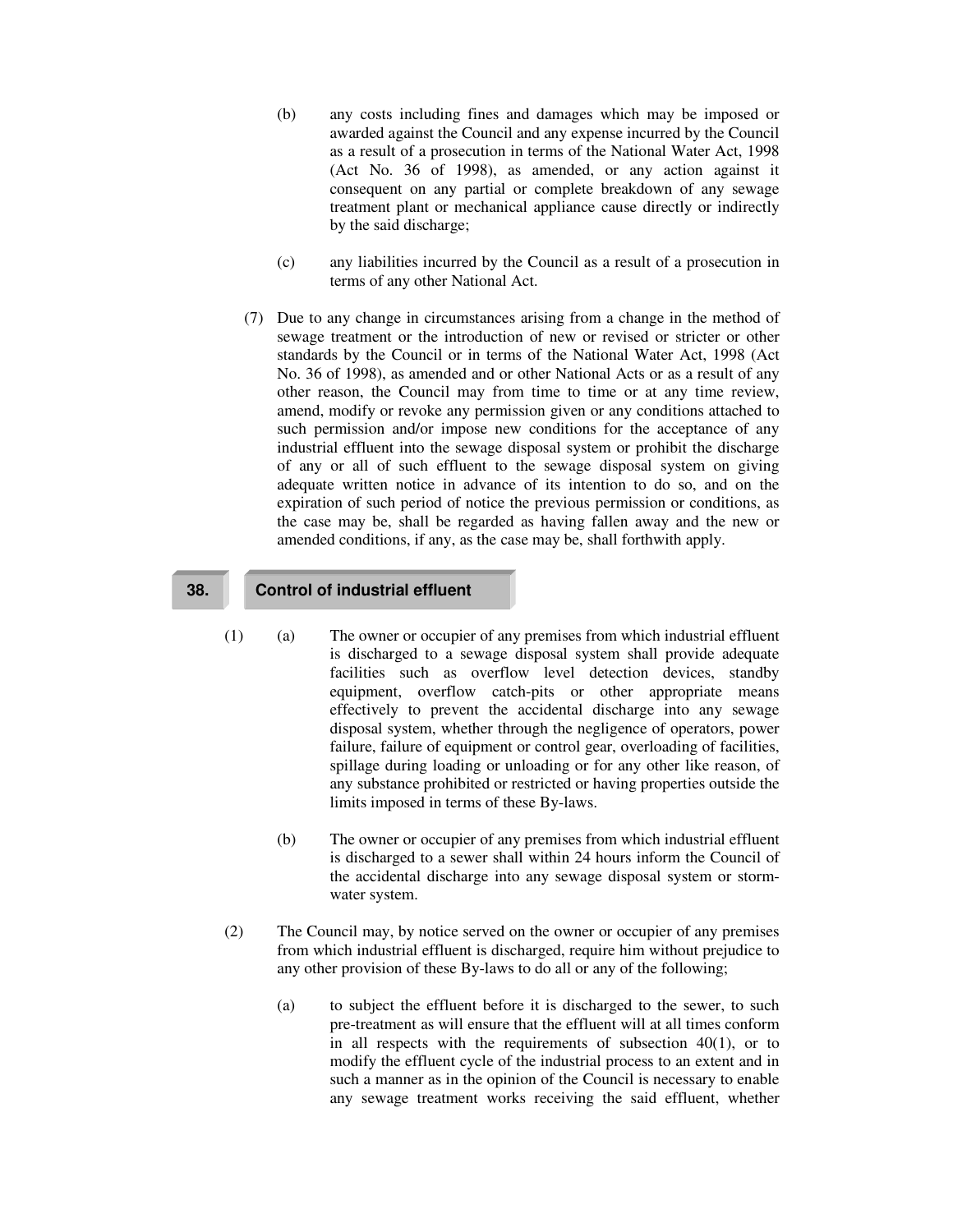under the control of the Council or not, to produce treated effluent complying with any standards which may be laid down in respect of such works in terms of the National Water Act, 1998 (Act No. 36 of 1998), as amended;

- (b) to restrict the discharge of effluents to certain specified hours and the rate of discharge to a specified maximum and to install at his own expense such tanks, appliances and other equipment as in the opinion of the Council may be necessary or adequate for compliance with the said restrictions;
- (c) to install a separate drainage installation for the conveyance of industrial effluent and to discharge the same into a sewage disposal system through a separate connecting sewer as directed by the Council and to refrain from discharging the said effluent through any drainage installation intended or used for the conveyance of domestic sewage or from discharging any domestic sewage through the said separate installation for industrial effluent;
- (d) to construct at his own expense in any drainage installation conveying industrial effluent to the sewer one or more inspection, sampling or metering chambers of such dimensions and materials and in such positions as the Council may prescribe;
- (e) to pay in respect of the industrial effluent discharged from the premises such charge as assessed in terms of the tariff structure;
- (f) to provide all such information as may be required by the Council to assess the charges payable in terms of the tariff.
- (3) (a) If any person in contravention of any provision of these Bylaws discharges industrial effluent into a sewage disposal system, or causes or permits it to be so discharged or is about to do so, the Council may, if the Council is of the opinion that such effluent is likely to cause damage to any sewage disposal system, mechanical appliance or sewage treatment works, forthwith after notifying the owner or occupier of the premises concerned of the Council's intention to do so, close and seal off the connecting sewer conveying such effluent to the sewage disposal system for such period as the Council may deem expedient so as to prevent such effluent from entering the sewage disposal system.
	- (b) The Council shall not be liable for any damage occasioned by any action taken in terms of subsection 3(a).
	- (c) No person shall without the written permission of the Council open or break the seal of a closed drainage installation in terms of subsection  $3(a)$  or cause or permit this to be done.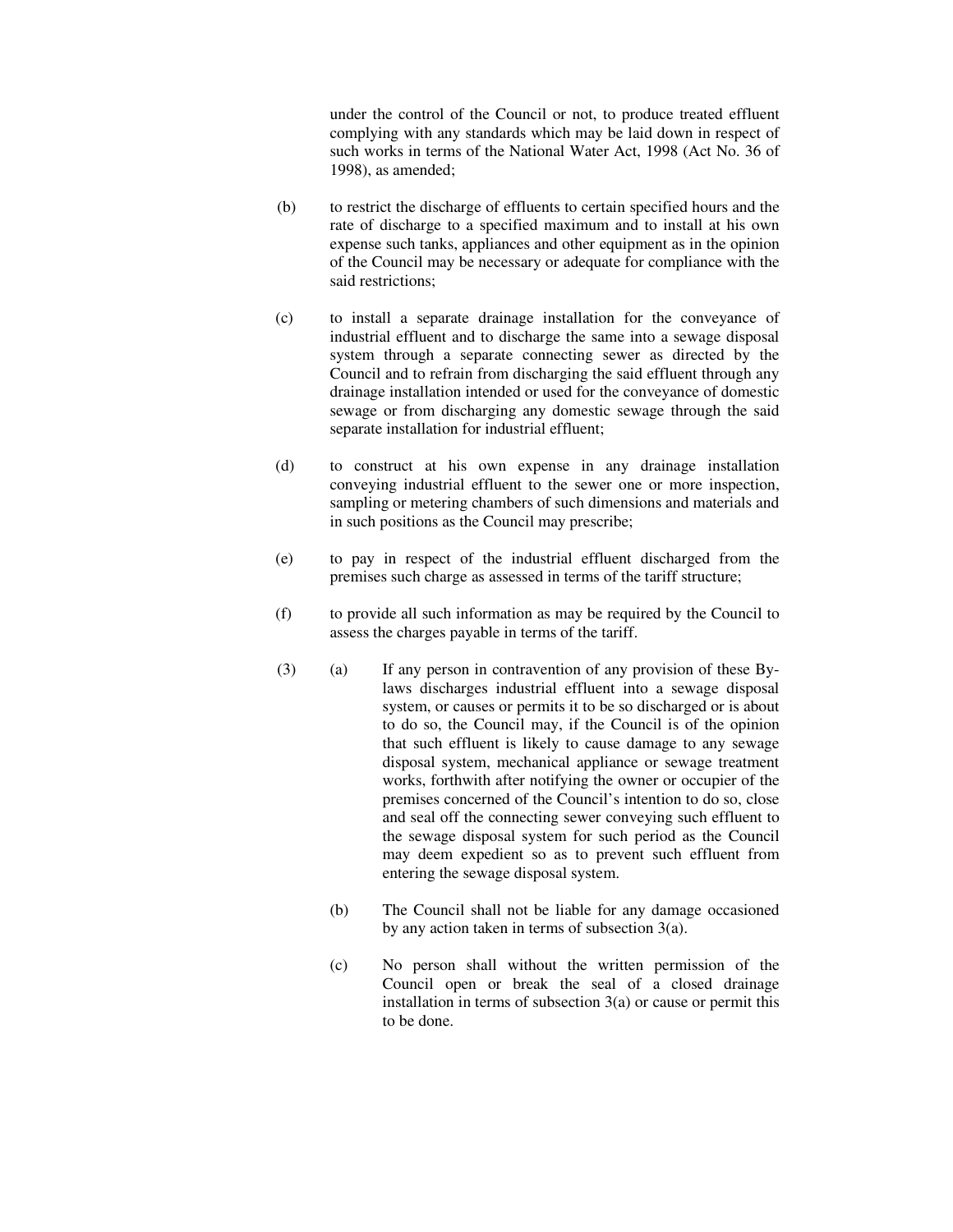## **39. Metering and assessment of industrial effluent**

- (1) The Council may require, from the owner or occupier to install in such position as the Council shall determine in any drainage installation conveying industrial effluent to the sewage disposal system, any meter or gauge or other device for the purpose of ascertaining the volume or composition of the said effluent, and it shall be an offence for any person to by-pass, open, break into or otherwise interfere with or to damage any such meter, gauge or other device: Provided that the Council may at its discretion enter into an agreement with any owner or occupier discharging industrial effluent into the sewer, establishing an alternative method of assessing the quantity of effluent so discharged.
- (2) If not compliant to section 39(1) the Council shall be entitled to install and maintain any such meter, gauge or device as aforesaid at the expense of the owner of the premises on which it is installed.
- (3) The owner or occupier of any premises on which there is situated any borehole used as a water supply for trade or industrial purposes shall –
	- (a) register such borehole with the Council;
	- (b) provide the Council with full particulars of the discharge capacity of the borehole; and
	- (c) if the Council has reason to doubt the reliability of the particulars given, carry out at the expense of the owner such tests on the discharge capacity of the borehole as may, in the opinion of the Council, be necessary for the purpose of these By-laws;
	- (d) for the purpose of subsection  $38(2)(f)$ , to provide and maintain at his own expense a meter measuring the total quantity of waters drawn from any borehole, spring or other natural source of water and used on the property for this purpose.

#### **40. Prohibited discharges**

- (1) No person shall discharge or cause or permit the discharge into any sewage disposal system of any sewage, industrial effluent or other liquid or substance -
	- (a) which in the opinion of the Council may be offensive to or may cause a nuisance to the public;
	- (b) which is in the form of steam or vapour or has a temperature exceeding 44E C at the point where it enters the sewer:
	- (c) which contains any substance of whatsoever nature likely to produce or give off explosive, flammable, poisonous, corrosive or offensive gases or vapours in any sewer;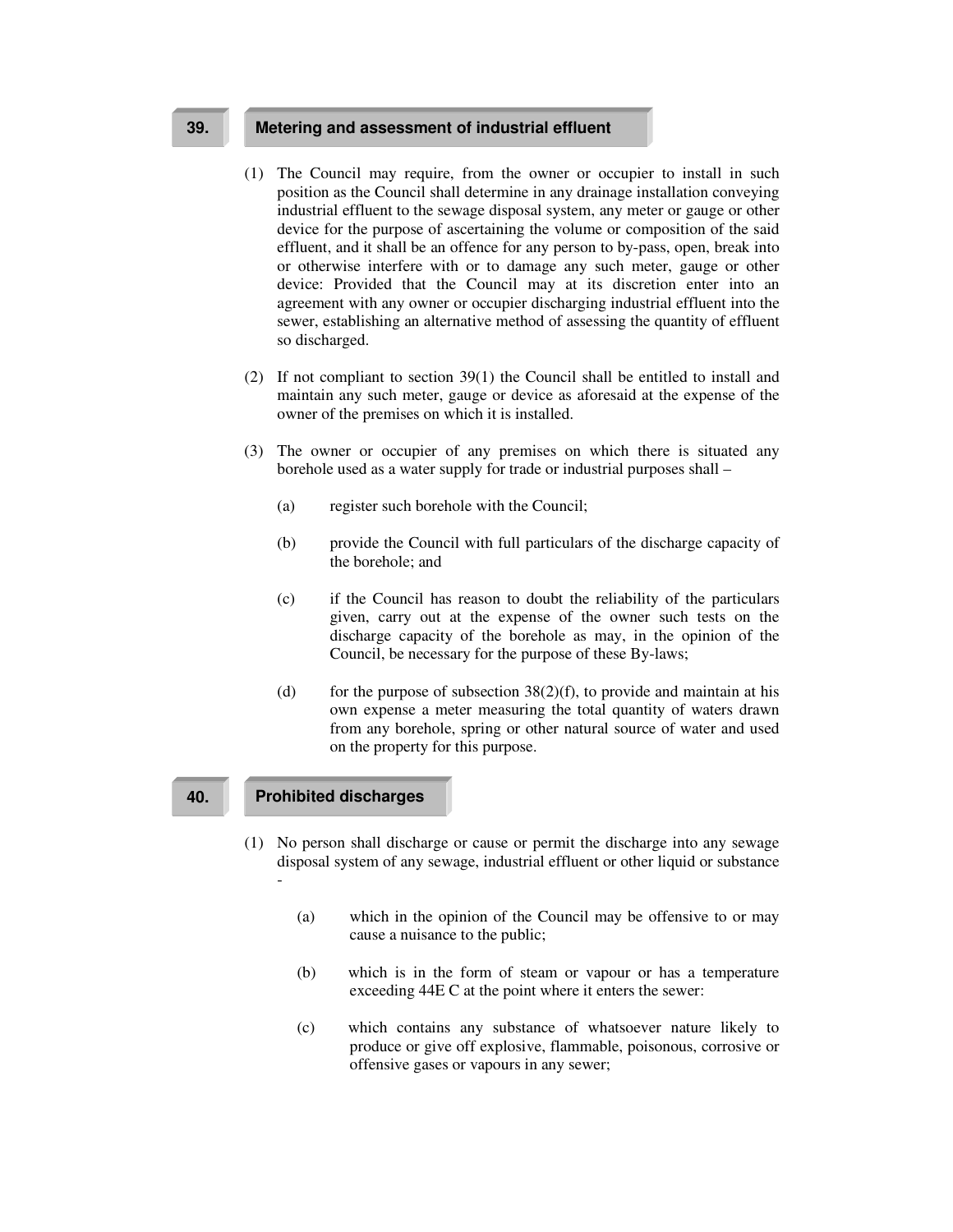- (d) which contains any substance having an open flashpoint of less than 93E C or which gives off a poisonous vapour at a temperature below 93E C;
- (e) which contains any material of whatsoever nature, including oil, grease, fat or detergents capable of causing an obstruction to the flow in sewers or drains or interference with the proper operation of a water treatment works;
- (f) which shows any visible signs of tar or associated products or distillates, bitumen or asphalt;
- (g) which contains any substance in such concentration as is likely in the final treated effluent from any sewage treatment works to produce an undesirable taste after chlorinating or an undesirable odour or colour, or excessive foam;
- (h) which contains any substance specified in the said relevant tariffs in concentration greater than those there listed: Provided that the Council may approve or limit such smaller or greater limits or concentrations in respect of any such substance for such period or on such conditions as it may specify on consideration of the effect of dilution in the sewer and of the effect of such substance on the sewer or any sewage treatment process if the Council is satisfied that in the circumstances the discharge of such substance would not –
	- (i) harm or damage any sewer, mechanical appliance, sewage treatment works or equipment; or
	- (ii) prejudice the use of sewage effluent for reuse; or
	- (iii) adversely affect any waters, into which treated sewage effluent is discharged, or any land or crops irrigated with the sewage effluent;

Please note : The relevant non-compliance charge as specified in the tariff structure is applicable to all the specified limits as set out in the tariff.

- (i) which contains any substance of whatsoever nature which in the opinion of the Council –
	- (i) is not amenable to purification or treatment at the sewage treatment works, or which causes or may cause a breakdown or inhibition of the normal sewage treatment processes; or
	- (ii) is of such nature as is or may be amenable to purification or treatment only to such degree as to prevent the final treated effluent from the sewage treatment works from satisfactorily complying in all respects with any requirements imposed in terms of the National Water Act, 1998 (Act No. 36 of 1998), as amended; or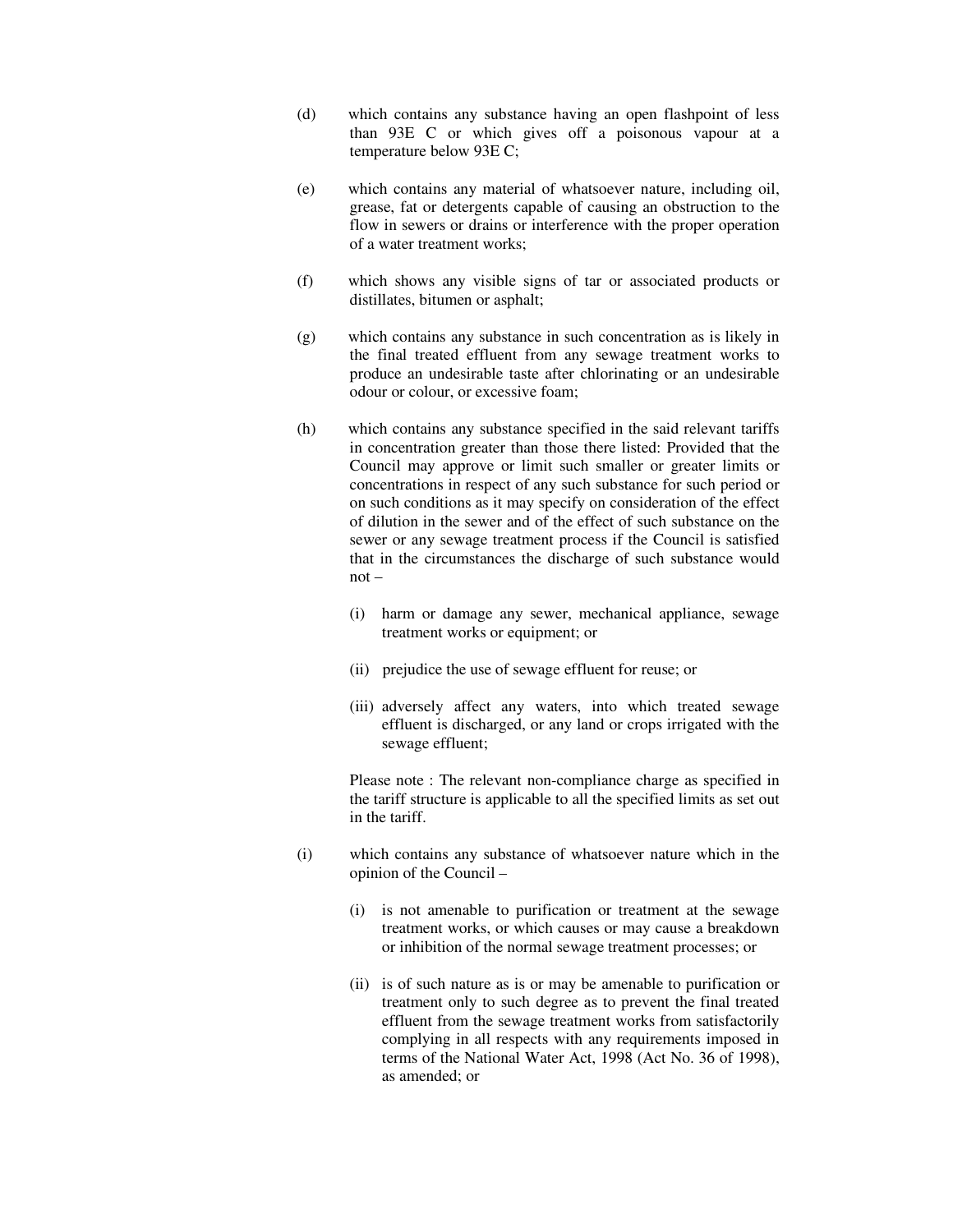- (iii) whether listed in the relevant Appendix to the tariff structure or not, either alone or in combination with other matter may generate or constitute a toxic substance dangerous to the health of persons employed at the sewage treatment works or entering the Council's sewage disposal system or manholes in the course of their duties.
- (2) (a) Any owner or occupier receiving from the Council a written order instructing him or her to stop the discharge to the sewer of any substance referred to in subsection 40(1), shall forthwith stop such discharge.
	- (b) Any owner or occupier who contravenes the provisions of subsection 40(1), or who fails to comply with an order issued in terms of subsection  $40(2)(a)$ , shall be liable to pay an inspection fee as prescribed in the tariffs.
	- (c) Notwithstanding the provisions of subsection 2(b), should any person comply with the terms of subsection  $2(a)$  if such discharge is likely in the opinion of the Council to seriously prejudice the efficient operation of any sewage treatment works, the Council may, after further written notice, refuse to permit the discharge of any industrial effluent into the sewage disposal system until such time as the industrial effluent complies in all respects with the Council's requirements as prescribed in terms of these By-laws, in which event the discharge shall forthwith be stopped by the owner or occupier responsible for the discharge or by the Council in the event of his or her failure to do so.

#### **41. Withdrawal of written permission for disposal of industrial effluent**

- (1) The Council or its authorised official may withdraw any permission, after giving at least 14 (fourteen) days written notice of its intention to a person permitted to discharge industrial effluent into the sewage disposal system if the person -
	- (a) fails to ensure that the industrial effluent discharged conforms to the industrial effluent standards prescribed in these By-laws or the written permission by Council;
	- (b) fails or refuses to comply with any notice lawfully served on him or her in terms of these By-laws or contravenes any provisions of these By-laws or any condition imposed in terms of any permission granted to him or her; or
	- (c) fails to pay the assessed charges in respect of any industrial effluent discharged.
- (2) The Council or its authorised official may on withdrawal of any written permission -
	- (a) in addition to any steps prescribed in these By-laws, on giving 14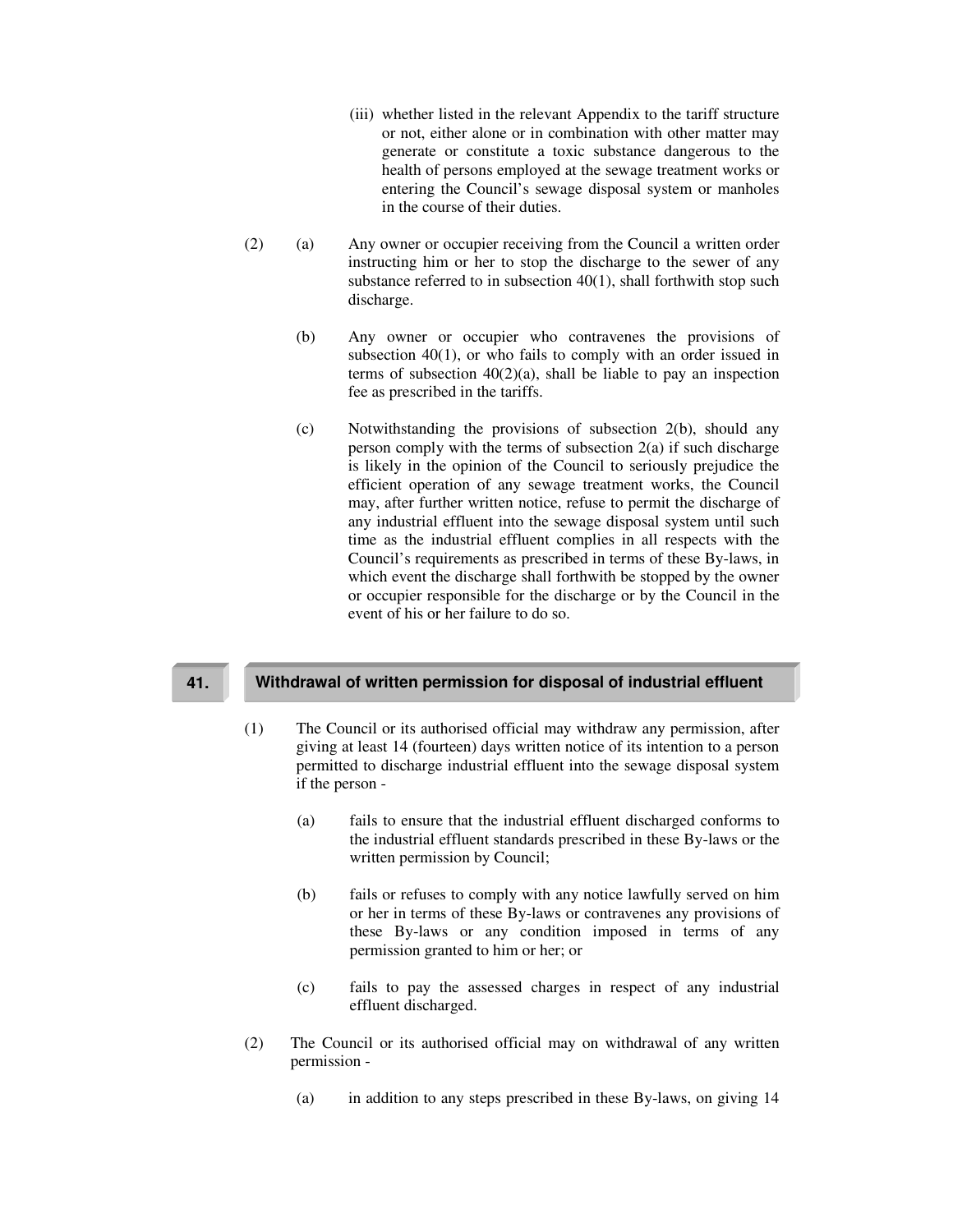(fourteen) days written notice authorise the closing or sealing of the connecting sewer of the said piece of land to any sewage disposal system for such tariff determined by Council; and

(b) refuse to accept any industrial effluent until it is satisfied that adequate steps to ensure that the industrial effluent to be discharged conforms to the standards prescribed in these By-laws.



#### **42. Storm-water not to enter sewers**

- (1) No part of a drainage installation shall at any time be such or capable of being rendered such that water from any source, not being sewage, can enter the installation without the intervention of human action.
- (2) No person shall discharge or cause or permit to be discharged any substance other than sewage into a drainage installation.
- (3) No pipe, channel or other device used for or capable of being used to conduct rainwater from any roof or other surface shall be permitted to discharge into any drainage installation.

#### **43. Discharges from swimming pools**

- (1) No person shall discharge or permit the discharge of water from any swimming pool directly or indirectly over any road or into a gutter, stormwater drain, watercourse, open ground or private premises other than the premises of the owner of such swimming pool.
- (2) Water from swimming pools situated on a private piece of land may be discharged to a drainage installation during off peak periods.
- (3) Water from fountains and reservoirs can only be discharged if arrangements have been made with Council during off peak periods.

### **44. Stables and similar premises**

- (1) Subject to the provisions of subsection 44(2), the Council may at its discretion permit stables, cowsheds, dairies, kennels and similar piece of land or other piece of land for the accommodation of animals to be connected to a drainage installation.
- (2) The floor of any piece of land connected to a drainage installation in terms of subsection 44(1), shall be paved with approved impervious materials and graded to a slit trap, grease trap or gully of adequate capacity.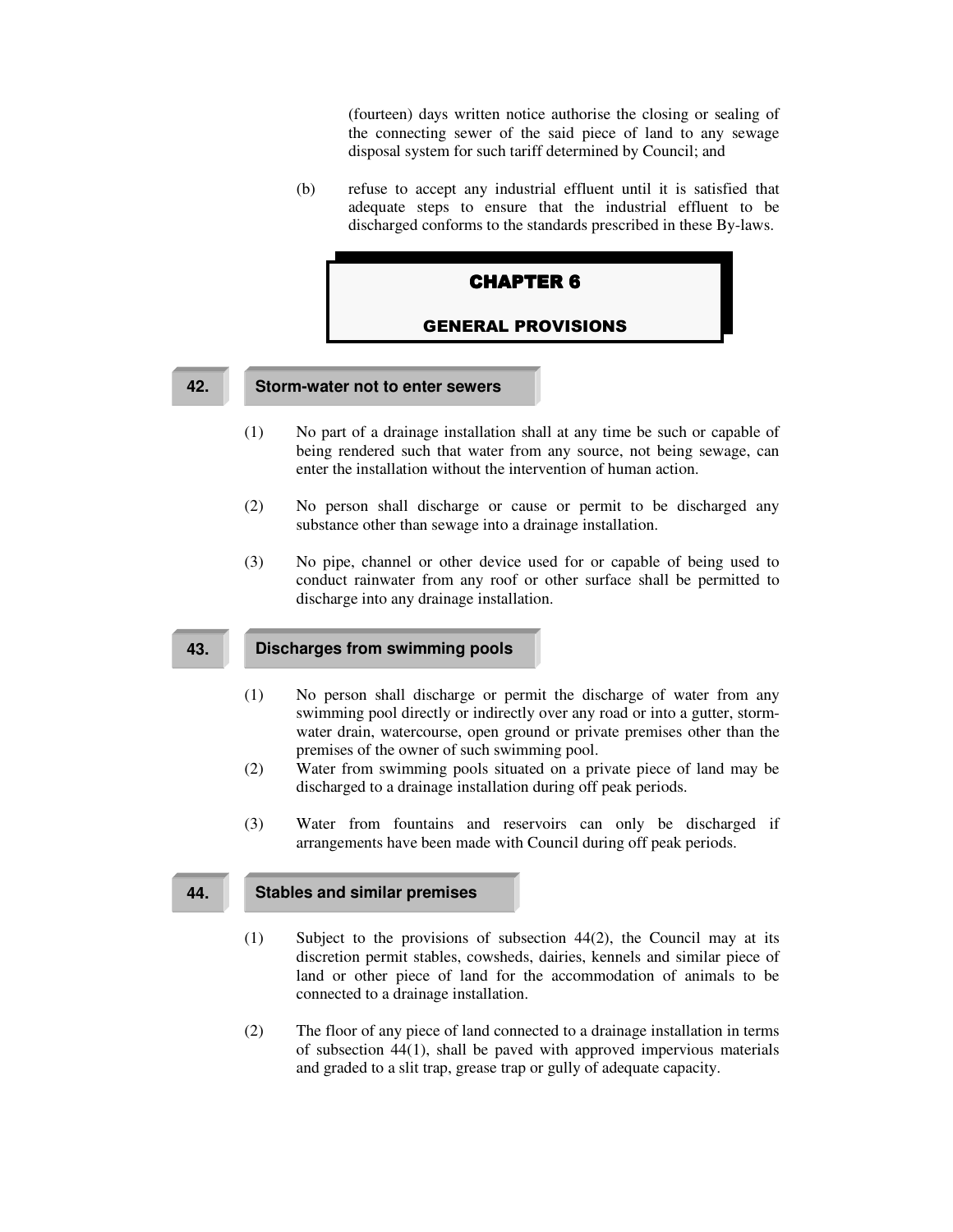(3) Every part of the floor of structures mentioned in subsection 44(1) should be covered by a roof and otherwise effectively protected to prevent the entry of rain or storm-water into the drainage installation.

# **45. Sewage delivered by road haulage**

(1) Acceptance of sewage delivered by road haulage:

The Council may, at its discretion, and subject to such conditions as it may specify, accept sewage for disposal delivered to the Council's water treatment plants by road haulage.

- (2) Written permission for delivery of sewage by road haulage:
	- (a) No person shall discharge sewage into the Council's water care plants or approved position by the Council by road haulage except with the written permission of the Council and subject to such period and any conditions that may be imposed in terms of the written permission.
	- (b) The charges for any sewage delivered for disposal, to the Council's water care plants or approved position by the Engineer, shall be assessed by the Council in accordance with the prescribed tariff of charges.
- (3) Conditions for delivery of sewage by road haulage:

When sewage is delivered by road haulage –

- (a) the time and place of delivery shall be arranged with the Council; and
- (b) the nature and composition of the sewage shall be established to the satisfaction of the Council prior to the discharge thereof and no person shall deliver sewage that does not comply with the standards laid down in terms of these By-laws.
- (4) Withdrawal of permission for delivery of sewage by road haulage:

The Council may withdraw any permission, after giving at least 14 (fourteen) days written notice of its intention to a person permitted to discharge sewage by road haul if the person –

- (a) fails to ensure that the sewage so delivered conforms to the standards set in the written permission by Council; or
- (b) fails or refuses to comply with any notice lawfully served on him in terms of these By-laws or contravenes any provisions of these By-laws or any condition imposed on him in terms of any permission granted to him.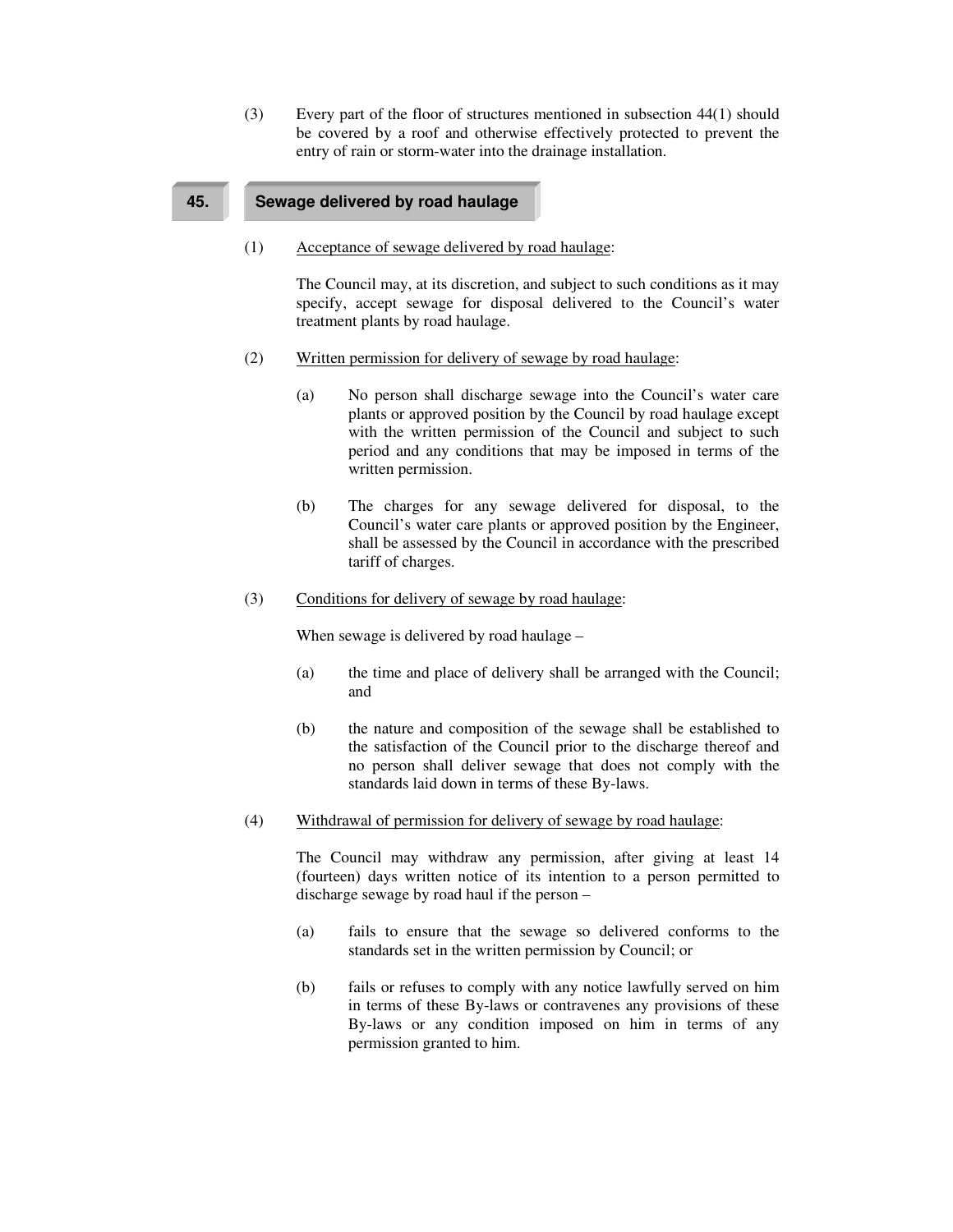#### **46. Waste food or other disposal units**

- (1) The Council may in its discretion and subject to the payment of the charges prescribed in the tariff to these By-laws permit the discharge from a waste food disposal unit to enter a drainage installation.
- (2) Waste food disposal units shall be of approved type and the installation and connections thereof shall comply with these By-laws as if it were a waste water fitting.
- (3) No owner or occupier shall incorporate into a drainage installation a mechanical waste food or other disposal unit or garbage grinder unless -
	- (a) the owner or occupier of the premises has registered such unit or garbage grinder with the Council and the Council is satisfied that the working of the Council's sewerage and sewage treatment system shall not thereby be impaired; and
	- (b) such unit or garbage grinder is of an approved type and has been installed in conformity with the Council.
- (4) The Council may require the owner or occupier of any premises on which a waste food or other disposal unit or a garbage grinder has been installed, or the owner of such unit or grinder either to remove, repair or replace any unit which, in the opinion of the Council, is functioning inefficiently or which may impair the working of the Council's sewage disposal system.
- (5) The owner shall, upon the removal of any such unit or grinder, notify the Council within 14 (fourteen) days of its removal.

#### **47. Disposal of sludge, compost and manure**

- (1) Except when prohibited by any competent authority, the Council may sell or dispose of sewage sludge, compost or animal manure resulting from the operation of any sewage treatment works operated by the Council or farm associated therewith on such conditions regarding the loading and conveyance thereof, the place to which it is conveyed and the manner in which it is to be used, applied or processed as the Council may impose.
- (2) Save in the case of long term contracts entered into for the purpose of removal thereof, such sludge, compost or manure shall be sold or disposed of at the tariff as determined by Council.

# **48. Private treatment plants**

No person shall construct, fix, maintain or operate any septic tank, French drain, conserving tank or other plant for the treatment, disposal or storage of sewage without the written consent of the Council.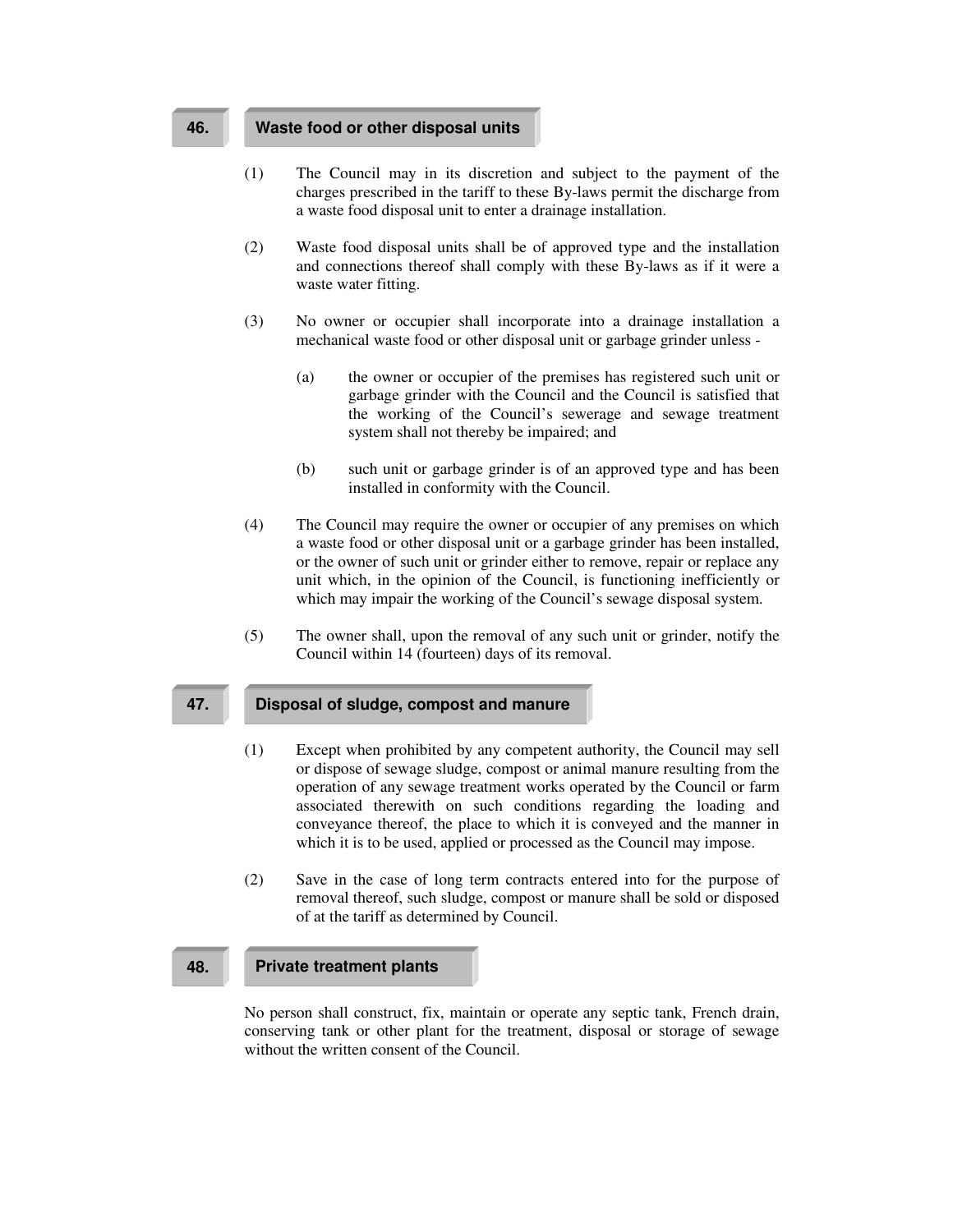# **CHAPTER 7 PROTECTION OF INFRASTRUCTURE**

#### **49. Power of entry and inspection**

- (1) An officer of the authority may for any purpose connected with the implementation or enforcement of these By-laws, at all reasonable times or in an emergency at any time, enter premises, request information, take samples, make such inspection, examination and enquiry and carry out work as he or she may deem necessary, and for those purposes operate any component of the drainage installation.
- (2) If the authorised officer considers it necessary that work be performed to enable an authorised officer properly and effectively to implement a function referred to in subsection (1), he may -
	- (a) by written notice require the owner or occupier of the premises at his own cost to do specified work within a specified period; or
	- (b) if in his opinion the situation is a matter of urgency, without prior notice do such work or cause it to be done, at the cost of the owner.
- (3) If the work referred to in subsection (2) is carried out for the sole purpose of establishing whether a contravention of these By-laws has been committed and no such contravention is established, the authority shall bear the expense connected therewith together with that of restoring the premises to its former condition but it shall not otherwise bear such expense.

# **50. Trespassing on the sewage disposal system**

- (1) No person shall without the prior written permission of the authorised officer enter -
	- (a) upon an area used for the purpose of the sewage disposal system which is enclosed by a fence or where entry is prohibited by notice boards; or
	- (b) a structure used by the authority in connection with its sewage disposal system.

#### **51. Interference with the sewage disposal system**

- (1) Except with the prior authority of an authorised officer
	- (a) no person shall interfere or tamper with the sewage disposal system;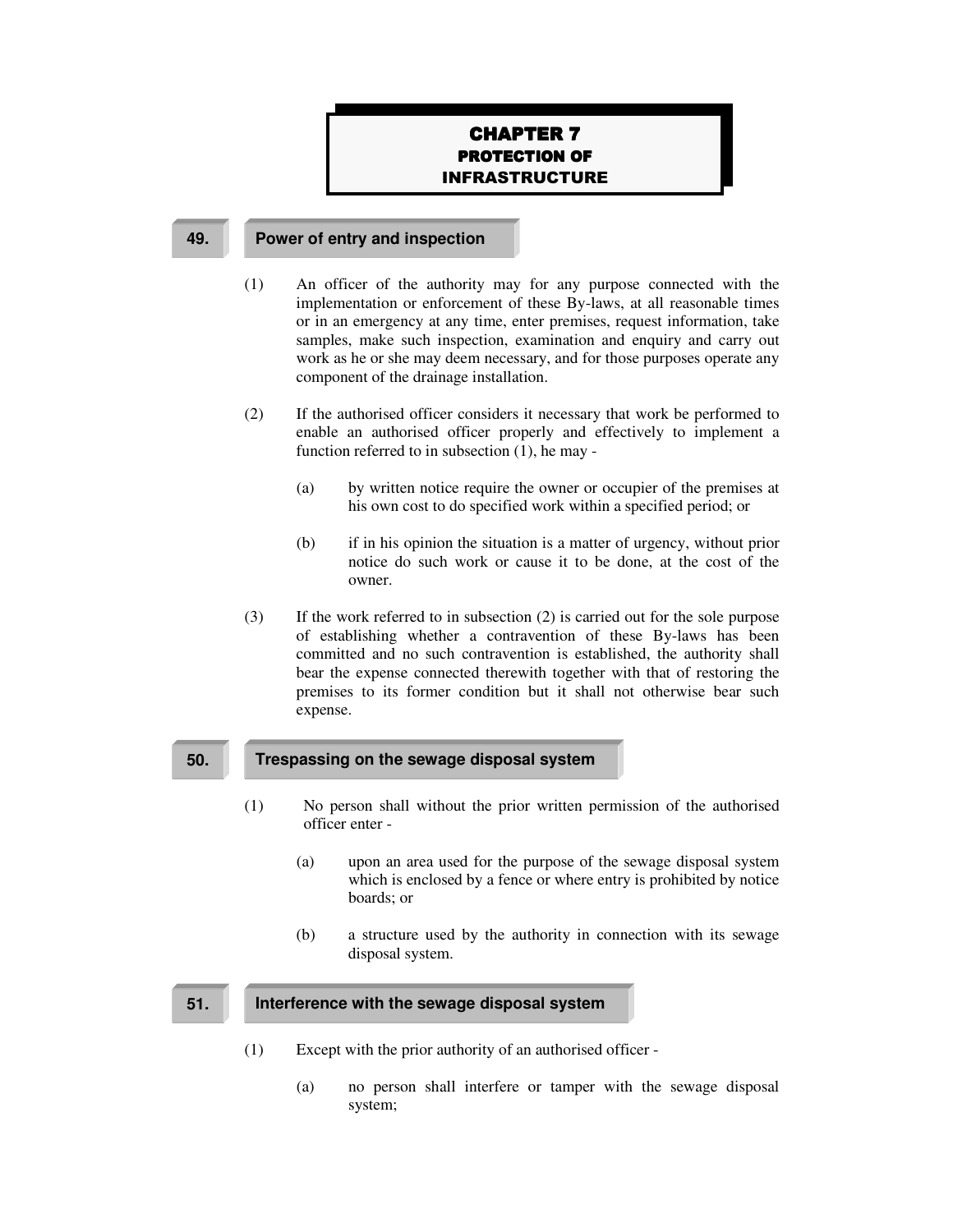- (b) no person shall make a connection to the sewage disposal system save as contemplated in section 67;
- (c) no person shall construct a building or raise or lower the ground level within an area that is subject to a sewer servitude.

#### **52. Damage to sewage disposal system**

- (1) No person shall damage or endanger the sewage disposal system, or cause or permit it to be damaged or endangered.
- (2) Any person who intends performing work which may cause damage to the sewage disposal system on land owned by or vested in the water services authority or over which it has a servitude or other right, shall prior to commencement of such work, ascertain from an authorised officer if any part of the sewage disposal system is situated on the land.
- (3) If work which in the opinion of an authorised officer could damage or endanger the sewage disposal system is to be performed or is being performed on land referred to in subsection (2), or on land adjacent thereto, he may by notice in writing require the person concerned not to commence, or to cease performing the work until such time as he has complied with the conditions specified in the notice.

## **53. Consequential maintenance of sewers**

(1) Whenever a sewer is damaged or becomes obstructed or in need of repair as a result of the act or omission of any person, whether by reason of the failure of such person to comply with the requirements of these By-laws or otherwise, the authority shall be entitled to carry out such work of maintenance or repair as an authorised officer considers necessary or to remove the obstruction at the expense of such person and to recover from him the full cost of doing so.

#### **54. Obstruction of access to sewage disposal system**

- (1) No person shall prevent or restrict access to the sewage disposal system.
- (2) If a person contravenes subsection (1), the authorised officer may:
	- (a) by written notice require the person to restore access at his or her own cost within a specified period; or
	- (b) if he or she is of the opinion that the situation is a matter of urgency, without prior notice restore access and recover the full cost of doing so from such person.

# **55. Work by private persons**

(1) The authority or the authorised provider shall lay all sewers and connecting sewers unless it elects not to do so in which case the work shall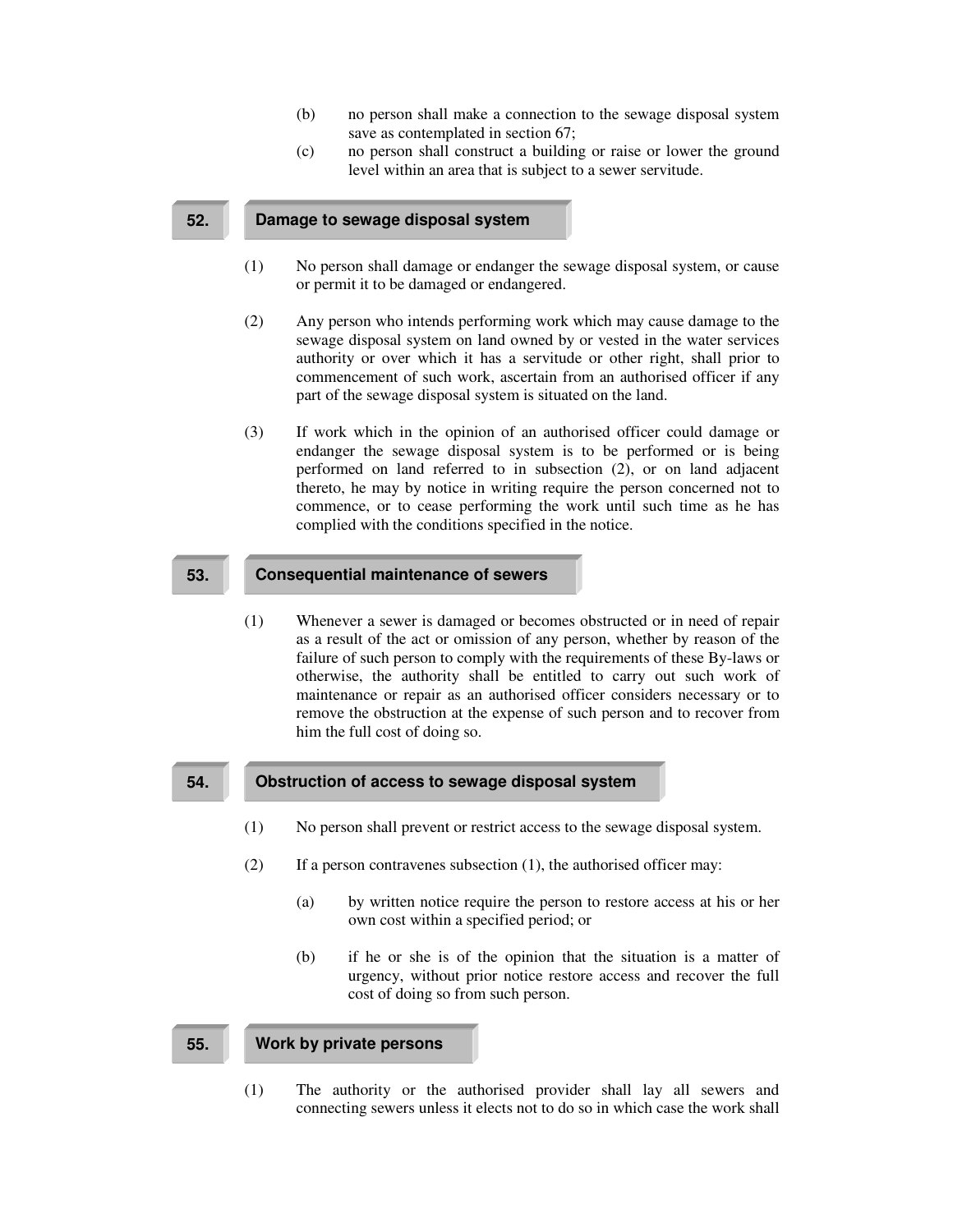be executed in accordance with the authority's Conditions of Contract applicable to the work and the following provisions:

- (a) any persons carrying out such work in terms of this section shall prior to commencement of such work lodge with an authorised officer a written indemnity to his satisfaction indemnifying the authority against all liability in respect of any accident or injury to persons or loss or damage to property which may occur as the direct result of the execution of such works:
- (b) where a connection is to be made with any sewer it shall be made at a point indicated by the authorised officer;
- (c) whenever the surface of any street or road has been disturbed in the course of such work, the restoration of such surface shall be undertaken solely by the authority at the expense of the person carrying out such work.
- (2) Prior to the disturbance of the surface of such street or road a deposit shall be made by such person with the authority which in the opinion of the authorised officer is sufficient to cover the estimated cost of such restoration.
- (3) When the actual cost is greater or less than the amount deposited an excess shall be recoverable from such person and any balance shall be refunded to him.
- (4) All work shall be carried out in accordance with the requirements and to the satisfaction of an authorised officer.

### **56. Offences and penalties**

- (1) Without prejudice to any provision of these By-laws wherein an offence is expressly specified, owner, occupier or any other person who contravenes or fails to comply with any provision of these By-laws or who shall be in default in complying therewith, shall be guilty of an offence and shall be liable, on first conviction, to a fine not exceeding the determined amount or, in default of payment, to imprisonment for a period not exceeding three (3) months, and on any subsequent conviction to a fine not exceeding the determined amount or, in default or payment, to imprisonment as aforesaid.
- (2) Any person who fails to comply in any respect with any notice served on him by the Council directing him to do or not to do anything, shall be guilty of an offence and shall in addition be guilty of a further offence for every day or part of a day during which non-compliance continues and he shall be liable in respect of each offence as aforesaid to a fine not exceeding the determined amount, or in default of payment, to imprisonment for a period not exceeding six (6) months.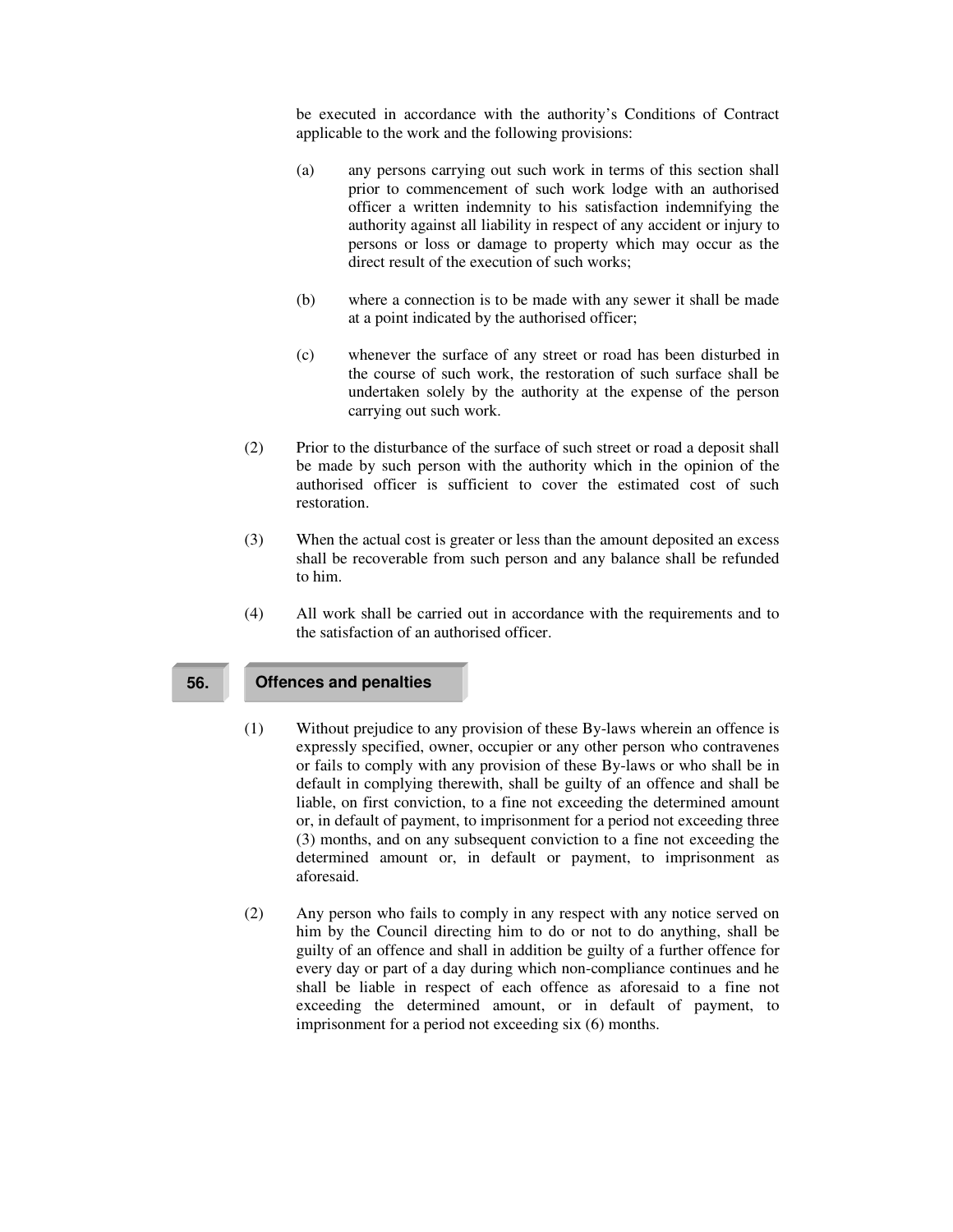# **57. Infringement of By-laws**

Any owner or occupier having or using upon his premises, and any person providing, installing, laying down or connecting, or permitting or causing to be provided, installed, laid down or connected upon any premises any service or part thereof which fail to comply with the requirements of these By-laws shall be guilty of an offence under this By-law and liable on conviction to a fine or imprisonment not exceeding 6 (SIX) months.

## **58. Scope of By-laws**

- (1) These By-laws shall apply to every drainage installation, and in particular to the design and construction of such an installation in any new building or existing building, to any installation required by the Council to be constructed and to alterations or additions to an existing drainage installation whether or not required by the Council to be made in terms of these By-laws.
- (2) Every drainage installation shall both during its construction and on its completion be subject to such inspection, approval, tests and control as the Council shall deem fit or require.

# **59. Right of appeal**

- (1) Any person aggrieved by any decision given or act done by any official in terms of these By-laws in connection with a drainage installation or any work connected therewith, shall have the right to appeal to the committee of the Council appointed to supervise the administration of these By-laws or if there is no such committee to the Council itself.
- (2) Notice of intention to appeal in terms of subsection 58(1) shall be given to the Council within seven (7) days of the decision or act complained of and shall be followed within a further fourteen (14) days by a full statement of the appellant's case in writing to be furnished by the appellant to the Council.

#### **60. Notices**

- (1) Every notice, order or other document issued or served by the Council in terms of these By-laws shall be valid if signed by an official of the Council duly authorised thereto.
- (2) Any notice, order or other document served in terms of these By-laws on any person shall be so served by delivering it, or a true copy thereof, to the person to whom it is addressed personally or at his last known residence or place of business or by posting it in which case it shall be deemed to have been served five (5) days after it was posted.
- (3) Every notice, order or other document issued or served in terms of these By-laws shall specify the premises to which it relates, but may refer to the